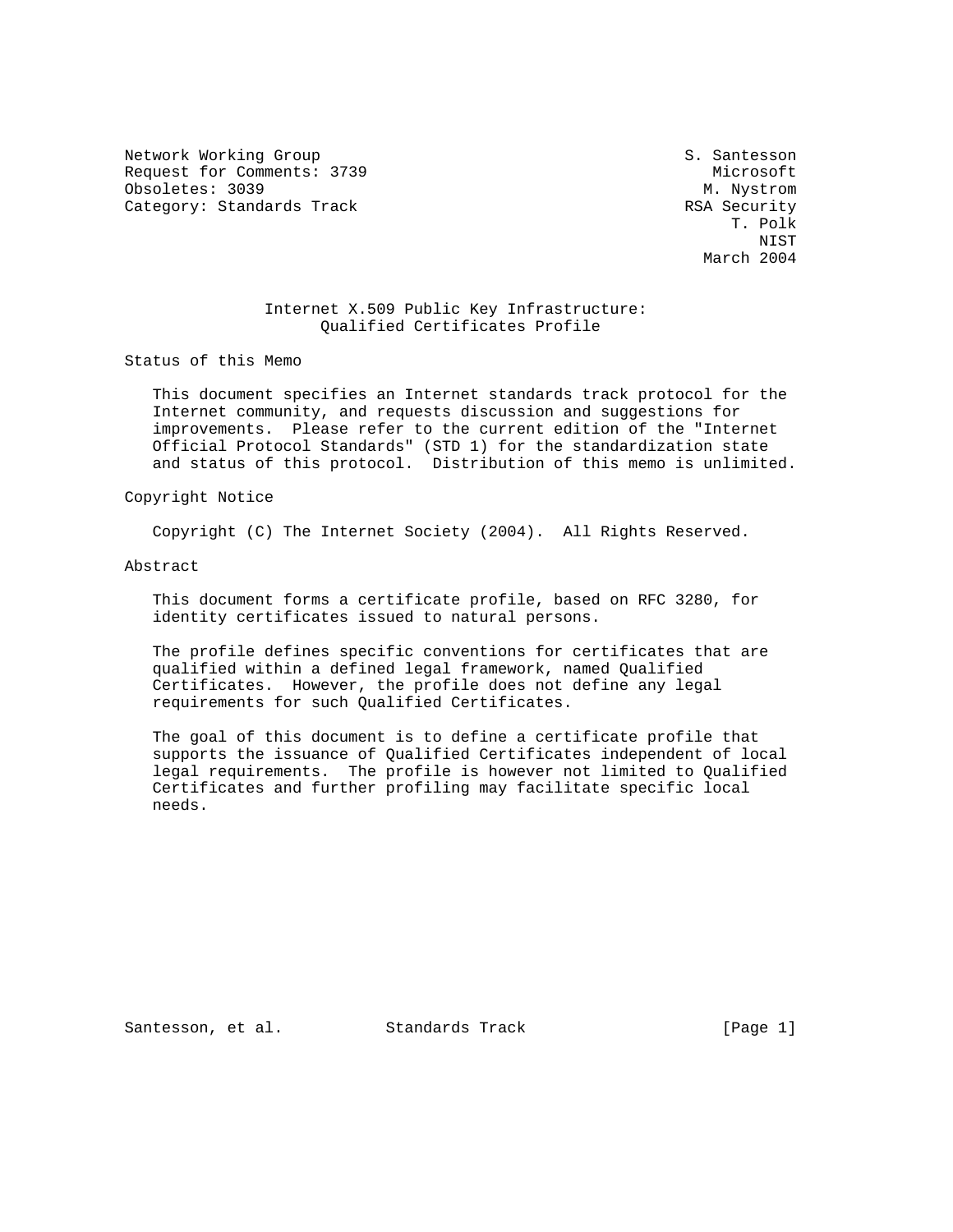# Table of Contents

| 1.1.<br>1.2.<br>Requirements and Assumptions<br>$2$ .<br>2.1.<br>2.2.<br>Statement of Purpose<br>2.3.<br>Uniqueness of Names.<br>2.4.<br>Certificate and Certificate Extensions Profile<br>$\overline{3}$ .<br>Basic Certificate Fields<br>3.1.<br>3.1.1.<br>3.1.2.<br>Certificate Extensions<br>3.2.<br>3.2.1.<br>3.2.2.<br>Certificate Policies 11<br>3.2.3.<br>3.2.4.<br>Biometric Information. 11<br>3.2.5.<br>3.2.6.<br>4.<br>Α.<br>A. 1.<br>A.2.<br>B <sub>1</sub><br>$C$ .<br>C.1.1.<br>The Certificate.<br>C.1.2.<br>C.2.<br>C.3.<br>$C.4$ .<br>References. | $1$ . |                                     | -2              |
|---------------------------------------------------------------------------------------------------------------------------------------------------------------------------------------------------------------------------------------------------------------------------------------------------------------------------------------------------------------------------------------------------------------------------------------------------------------------------------------------------------------------------------------------------------------------|-------|-------------------------------------|-----------------|
|                                                                                                                                                                                                                                                                                                                                                                                                                                                                                                                                                                     |       | Changes since RFC 3039              | $\mathbf{3}$    |
|                                                                                                                                                                                                                                                                                                                                                                                                                                                                                                                                                                     |       |                                     | $\overline{4}$  |
|                                                                                                                                                                                                                                                                                                                                                                                                                                                                                                                                                                     |       |                                     | $\overline{4}$  |
|                                                                                                                                                                                                                                                                                                                                                                                                                                                                                                                                                                     |       |                                     | 5               |
|                                                                                                                                                                                                                                                                                                                                                                                                                                                                                                                                                                     |       |                                     | 5               |
|                                                                                                                                                                                                                                                                                                                                                                                                                                                                                                                                                                     |       |                                     | 5               |
|                                                                                                                                                                                                                                                                                                                                                                                                                                                                                                                                                                     |       |                                     | $\overline{6}$  |
|                                                                                                                                                                                                                                                                                                                                                                                                                                                                                                                                                                     |       |                                     | $\overline{6}$  |
|                                                                                                                                                                                                                                                                                                                                                                                                                                                                                                                                                                     |       |                                     | 6               |
|                                                                                                                                                                                                                                                                                                                                                                                                                                                                                                                                                                     |       |                                     | $\overline{6}$  |
|                                                                                                                                                                                                                                                                                                                                                                                                                                                                                                                                                                     |       |                                     | $7\phantom{.0}$ |
|                                                                                                                                                                                                                                                                                                                                                                                                                                                                                                                                                                     |       |                                     | $\overline{9}$  |
|                                                                                                                                                                                                                                                                                                                                                                                                                                                                                                                                                                     |       | Subject Alternative Name            | 9               |
|                                                                                                                                                                                                                                                                                                                                                                                                                                                                                                                                                                     |       | Subject Directory Attributes        | 9               |
|                                                                                                                                                                                                                                                                                                                                                                                                                                                                                                                                                                     |       |                                     |                 |
|                                                                                                                                                                                                                                                                                                                                                                                                                                                                                                                                                                     |       |                                     | 11              |
|                                                                                                                                                                                                                                                                                                                                                                                                                                                                                                                                                                     |       |                                     |                 |
|                                                                                                                                                                                                                                                                                                                                                                                                                                                                                                                                                                     |       | Qualified Certificate Statements 13 |                 |
|                                                                                                                                                                                                                                                                                                                                                                                                                                                                                                                                                                     |       |                                     |                 |
|                                                                                                                                                                                                                                                                                                                                                                                                                                                                                                                                                                     |       |                                     |                 |
|                                                                                                                                                                                                                                                                                                                                                                                                                                                                                                                                                                     |       | 1988 ASN.1 Module (Normative). 17   |                 |
|                                                                                                                                                                                                                                                                                                                                                                                                                                                                                                                                                                     |       | 1997 ASN.1 Module (Informative). 19 |                 |
|                                                                                                                                                                                                                                                                                                                                                                                                                                                                                                                                                                     |       |                                     |                 |
|                                                                                                                                                                                                                                                                                                                                                                                                                                                                                                                                                                     |       |                                     |                 |
|                                                                                                                                                                                                                                                                                                                                                                                                                                                                                                                                                                     |       |                                     |                 |
|                                                                                                                                                                                                                                                                                                                                                                                                                                                                                                                                                                     |       |                                     | 24              |
|                                                                                                                                                                                                                                                                                                                                                                                                                                                                                                                                                                     |       |                                     | 25              |
|                                                                                                                                                                                                                                                                                                                                                                                                                                                                                                                                                                     |       |                                     |                 |
|                                                                                                                                                                                                                                                                                                                                                                                                                                                                                                                                                                     |       |                                     |                 |
|                                                                                                                                                                                                                                                                                                                                                                                                                                                                                                                                                                     |       |                                     |                 |
|                                                                                                                                                                                                                                                                                                                                                                                                                                                                                                                                                                     |       |                                     |                 |
|                                                                                                                                                                                                                                                                                                                                                                                                                                                                                                                                                                     |       |                                     |                 |
|                                                                                                                                                                                                                                                                                                                                                                                                                                                                                                                                                                     |       |                                     |                 |

# 1. Introduction

 This specification is one part of a family of standards for the X.509 Public Key Infrastructure (PKI) for the Internet. It is based on [X.509] and [RFC 3280], which defines underlying certificate formats and semantics needed for a full implementation of this standard.

 This profile includes specific mechanisms intended for use with Qualified Certificates. The term Qualified Certificates and the assumptions that affect the scope of this document are discussed in Section 2.

Santesson, et al. Standards Track [Page 2]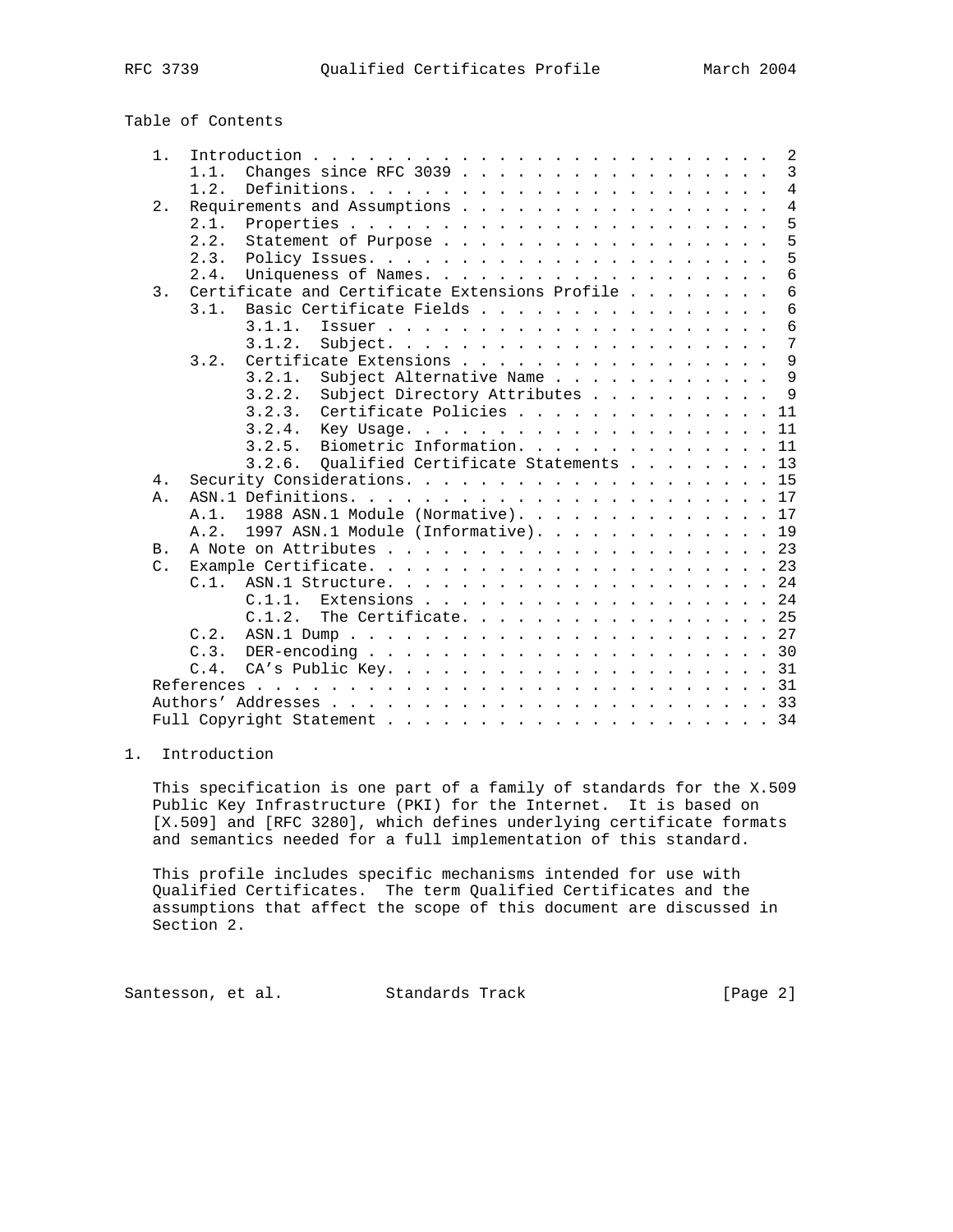Section 3 defines requirements on certificate information content. This specification provides profiles for two certificate fields: issuer and subject. It also provides profiles for four certificate extensions defined in RFC 3280: subject alternate name, subject directory attributes, certificate policies, and key usage, and it defines two additional extensions: biometric information and qualified certificate statements. The certificate extensions are presented in the 1997 Abstract Syntax Notation One (ASN.1) [X.680], but in conformance with RFC 3280 the 1988 ASN.1 module in Appendix A contains all normative definitions (the 1997 module in Appendix A is informative).

 In Section 4, some security considerations are discussed in order to clarify the security context in which the standard may be utilized.

 Appendix A contains all relevant ASN.1 structures that are not already defined in RFC 3280. Appendix B contains a note on attributes. Appendix C contains an example certificate.

 The appendices sections are followed by the References, Authors Addresses, and the Full Copyright Statement.

1.1. Changes since RFC 3039

 This specification obsoletes RFC 3039. This specification differs from RFC 3039 in the following basic areas:

- \* Some editorial clarifications have been made to introductory sections to clarify that this profile is generally applicable to a broad type of certificates, even if its prime purpose is to facilitate issuance of Qualified Certificates.
- \* To align with RFC 3280, support for domainComponent and title attributes in subject names are included, and postalAddress is no longer supported.
- \* To align with actual usage, support for the title attribute in the subject directory attributes extension is no longer supported.
- \* To better facilitate broad applicability of this profile, some constraints on key usage settings in the key usage extension have been removed.
- \* A new qc-Statement reflecting this second version of the profile has been defined in Section 3.2.6.1. This profile obsoletes RFC 3039, but the qc-statement reflecting compliance with RFC 3039 is also defined for backwards compatibility.

Santesson, et al. Standards Track [Page 3]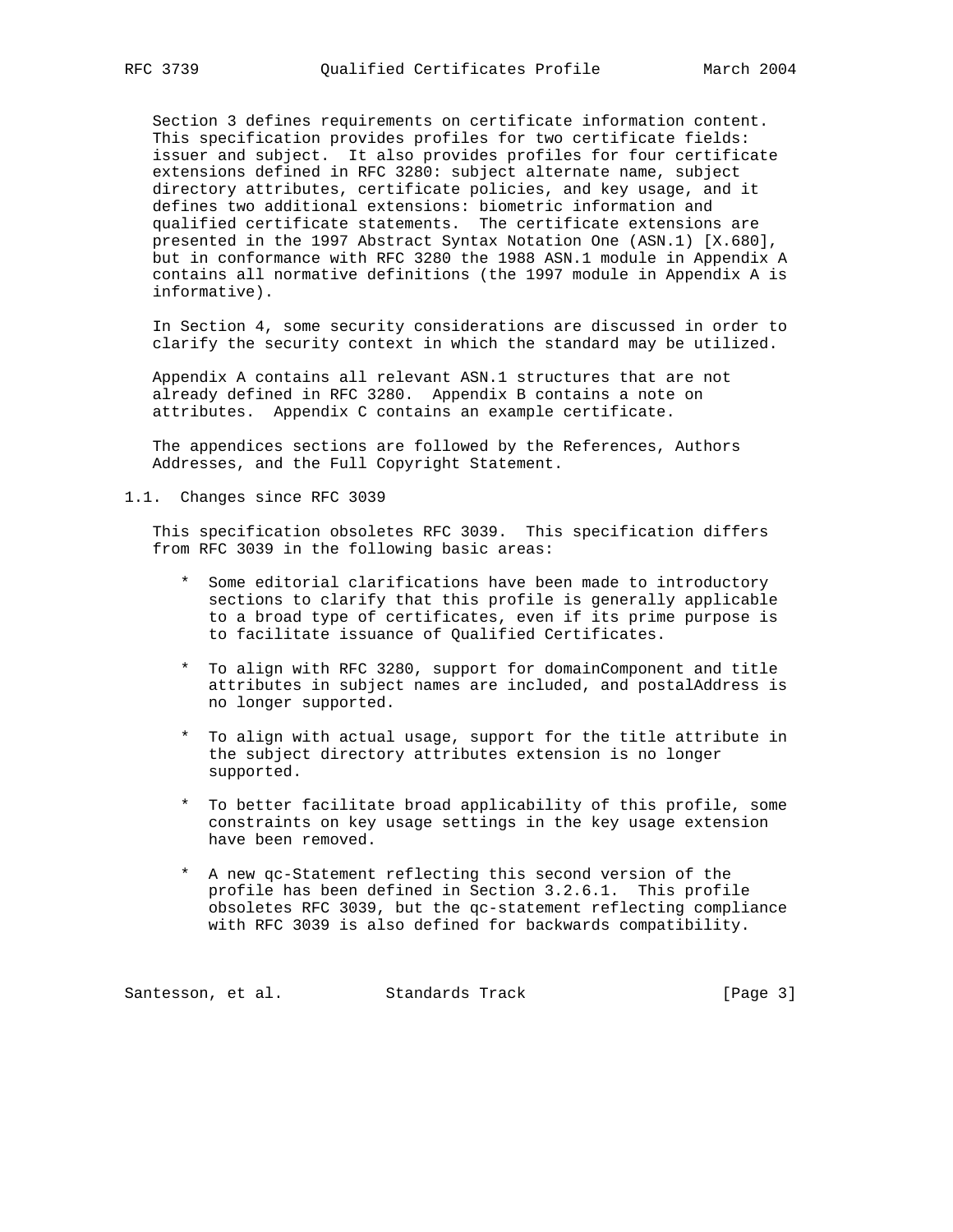## 1.2. Definitions

 The key words "MUST", "MUST NOT", "REQUIRED", "SHALL", "SHALL NOT", "SHOULD", "SHOULD NOT", "RECOMMENDED", "MAY", and "OPTIONAL" in this document are to be interpreted as described in BCP 14, [RFC 2119].

## 2. Requirements and Assumptions

 The term "Qualified Certificate" is used by the European Directive on Electronic Signature [EU-ESDIR] to refer to a specific type of certificates, with appliance in European electronic signature legislation. This specification is intended to support this class of certificates, but its scope is not limited to this application.

 Within this standard, the term "Qualified Certificate" is used generally, describing a certificate whose primary purpose is to identify a person with a high level of assurance, where the certificate meets some qualification requirements defined by an applicable legal framework, such as the European Directive on Electronic Signature [EU-ESDIR]. The actual mechanisms that decide whether a certificate should or should not be considered a "Qualified Certificate" in regard to any legislation are outside the scope of this standard.

 Harmonization in the field of identity certificates issued to natural persons, in particular Qualified Certificates, is essential within several aspects that fall outside the scope of RFC 3280. The most important aspects that affect the scope of this specification are:

- Definition of names and identity information in order to identify the associated subject in a uniform way.
- Definition of information which identifies the CA and the jurisdiction under which the CA operates when issuing a particular certificate.
- Definition of key usage extension usage for Qualified Certificates.
- Definition of information structure for storage of biometric information.
- Definition of a standardized way to store predefined statements with relevance for Qualified Certificates.
- Requirements for critical extensions.

Santesson, et al. Standards Track [Page 4]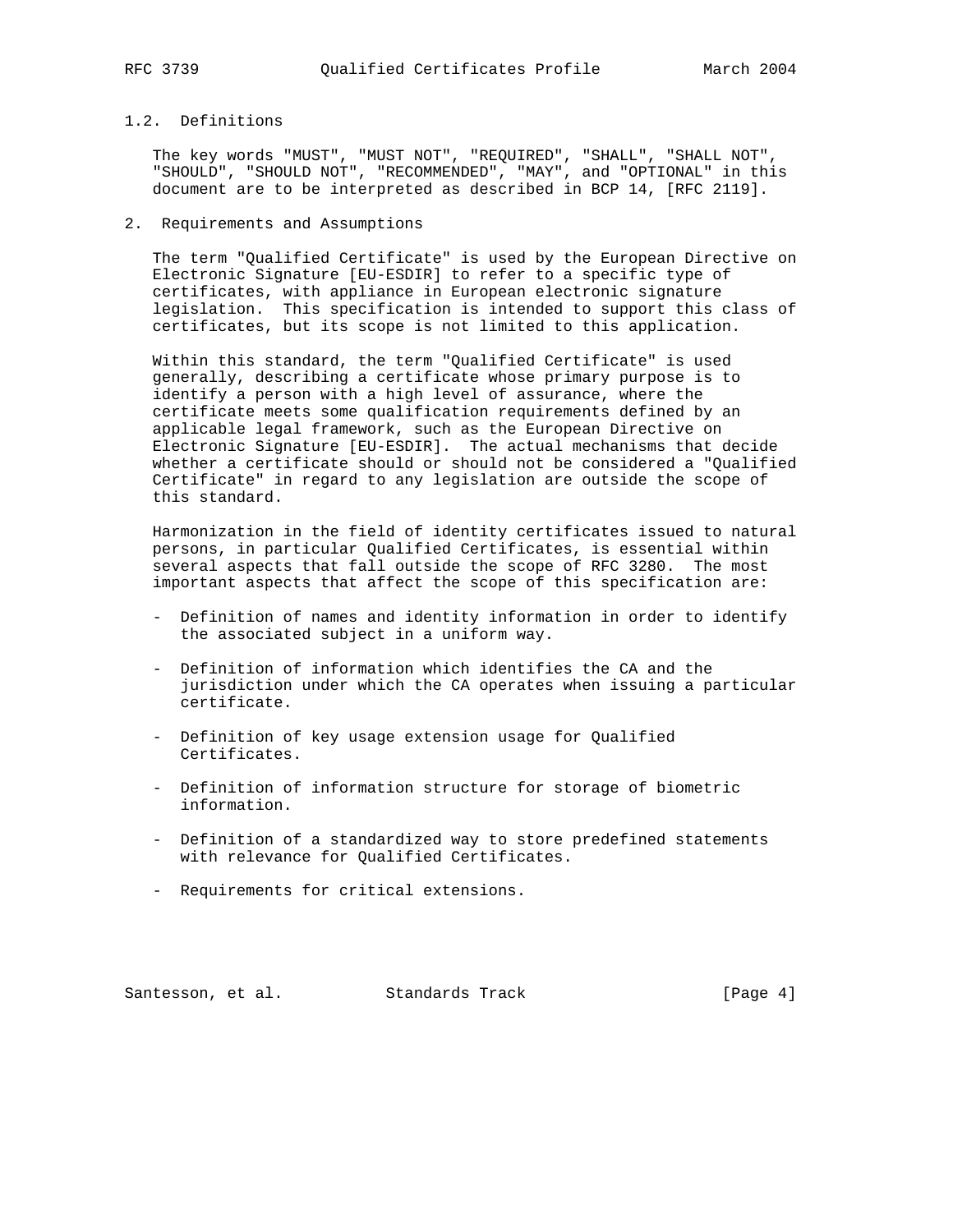## 2.1. Properties

 This profile accommodates profiling needs for Qualified Certificates based on the assumptions that:

- Qualified Certificates are issued by a CA that makes a statement that the certificate serves the purpose of a Qualified Certificate, as discussed in Section 2.2.
- The Qualified Certificate indicates a certificate policy consistent with liabilities, practices, and procedures undertaken by the CA, as discussed in Section 2.3.
- The Qualified Certificate is issued to a natural person (living human being).
- The Qualified Certificate contains a name which may be either based on the real name of the subject or a pseudonym.
- 2.2. Statement of Purpose

 This profile defines conventions to declare within a certificate that it serves the purpose of being a Qualified Certificate. This enables the CA to explicitly define this intent.

 The function of this declaration is thus to assist any concerned entity in evaluating the risk associated with creating or accepting signatures that are based on a Qualified Certificate.

This profile defines two ways to include this information:

- As information defined by a certificate policy included in the certificate policies extension, and
- As a statement included in the Qualified Certificates Statements extension.
- 2.3. Policy Issues

 Certain policy aspects define the context in which this profile is to be understood and used. It is however outside the scope of this profile to specify any policies or legal aspects that will govern services that issue or utilize certificates according to this profile.

 It is however an underlying assumption in this profile that a responsible issuing CA will undertake to follow a certificate policy that is consistent with its liabilities, practices, and procedures.

Santesson, et al. Standards Track [Page 5]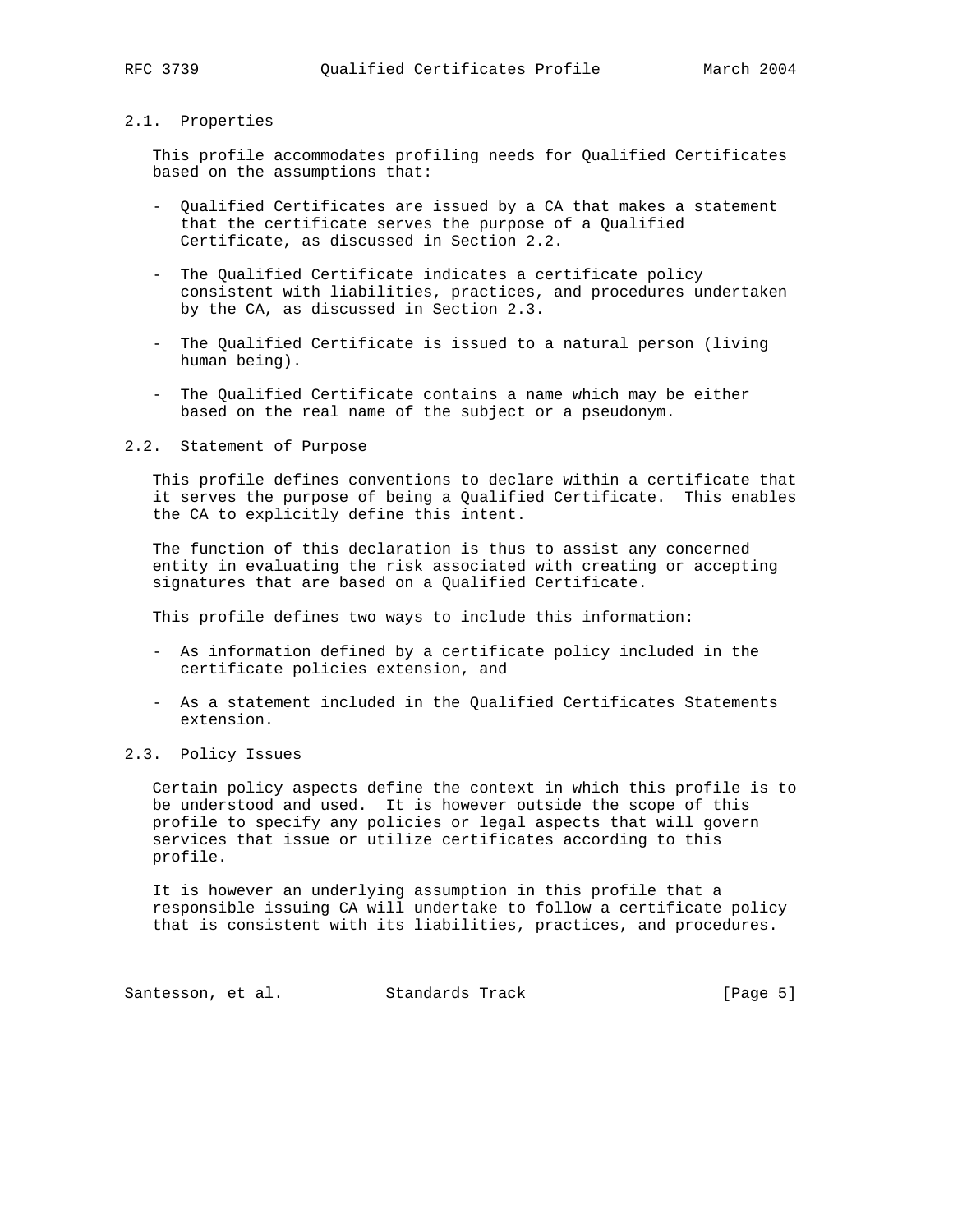#### 2.4. Uniqueness of names

 Distinguished name is originally defined in X.501 [X.501] as a representation of a directory name, defined as a construct that identifies a particular object from among a set of all objects. The distinguished name MUST be unique for each subject entity certified by the one CA as defined by the issuer name field, for the whole life time of the CA.

## 3. Certificate and Certificate Extensions Profile

 This section defines certificate profiling conventions. The profile is based on the Internet certificate profile RFC 3280, which in turn is based on the X.509 version 3 format. For full implementation of this section, implementers are REQUIRED to consult the underlying formats and semantics defined in RFC 3280.

 ASN.1 definitions, relevant for this section that are not supplied by RFC 3280, are supplied in Appendix A.

3.1. Basic Certificate Fields

 This section provides additional details regarding the contents of two fields in the basic certificate. These fields are the issuer and subject fields.

3.1.1. Issuer

 The issuer field SHALL identify the organization responsible for issuing the certificate. The name SHOULD be an officially registered name of the organization.

 The distinguished name of the issuer SHALL be specified using an appropriate subset of the following attributes:

 domainComponent; countryName; stateOrProvinceName; organizationName; localityName; and serialNumber.

 The domainComponent attribute is defined in [RFC 2247], all other attributes are defined in [RFC 3280] and [X.520].

 Additional attributes MAY be present, but they SHOULD NOT be necessary to identify the issuing organization.

Santesson, et al. Standards Track [Page 6]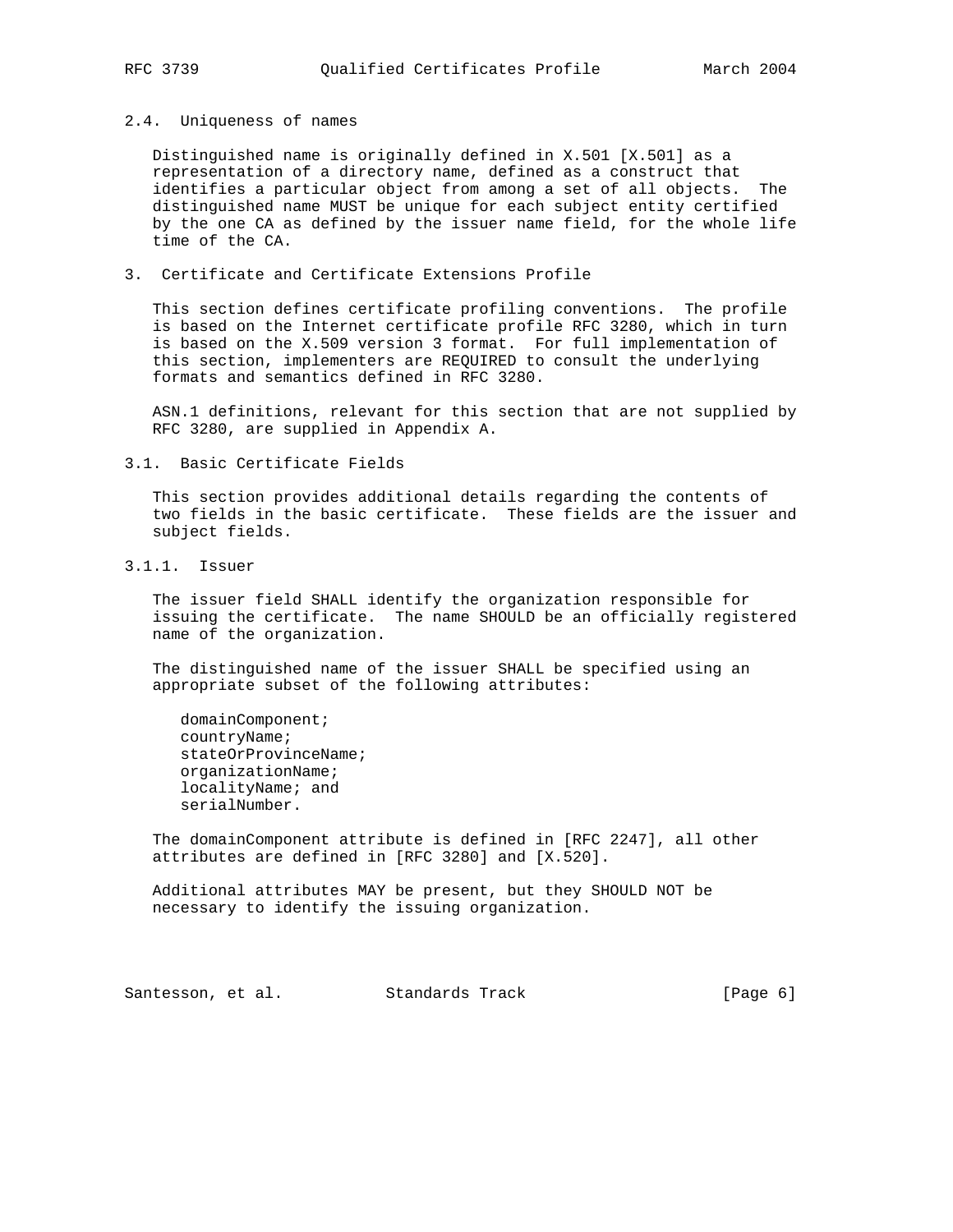A relying party MAY have to consult associated certificate policies and/or the issuer's CPS, in order to determine the semantics of name fields.

## 3.1.2. Subject

 The subject field of a certificate compliant with this profile SHALL contain a distinguished name of the subject (see 2.4 for definition of distinguished name).

 The subject field SHALL contain an appropriate subset of the following attributes:

 domainComponent; countryName; commonName; surname; givenName; pseudonym; serialNumber; title; organizationName; organizationalUnitName; stateOrProvinceName; and localityName.

 The domainComponent attribute is defined in [RFC 2247], all other attributes are defined in [RFC 3280] and [X.520].

 Other attributes MAY also be present; however, the use of other attributes MUST NOT be necessary to distinguish one subject name from another subject name. That is, the attributes listed above are sufficient to ensure unique subject names.

 Of these attributes, the subject field SHALL include at least one of the following:

 Choice I: commonName Choice II: givenName Choice III: pseudonym

> The countryName attribute value specifies a general context in which other attributes are to be understood. The country attribute does not necessarily indicate the subject's country of citizenship or country of residence, nor does it have to indicate the country of issuance.

Santesson, et al. Standards Track [Page 7]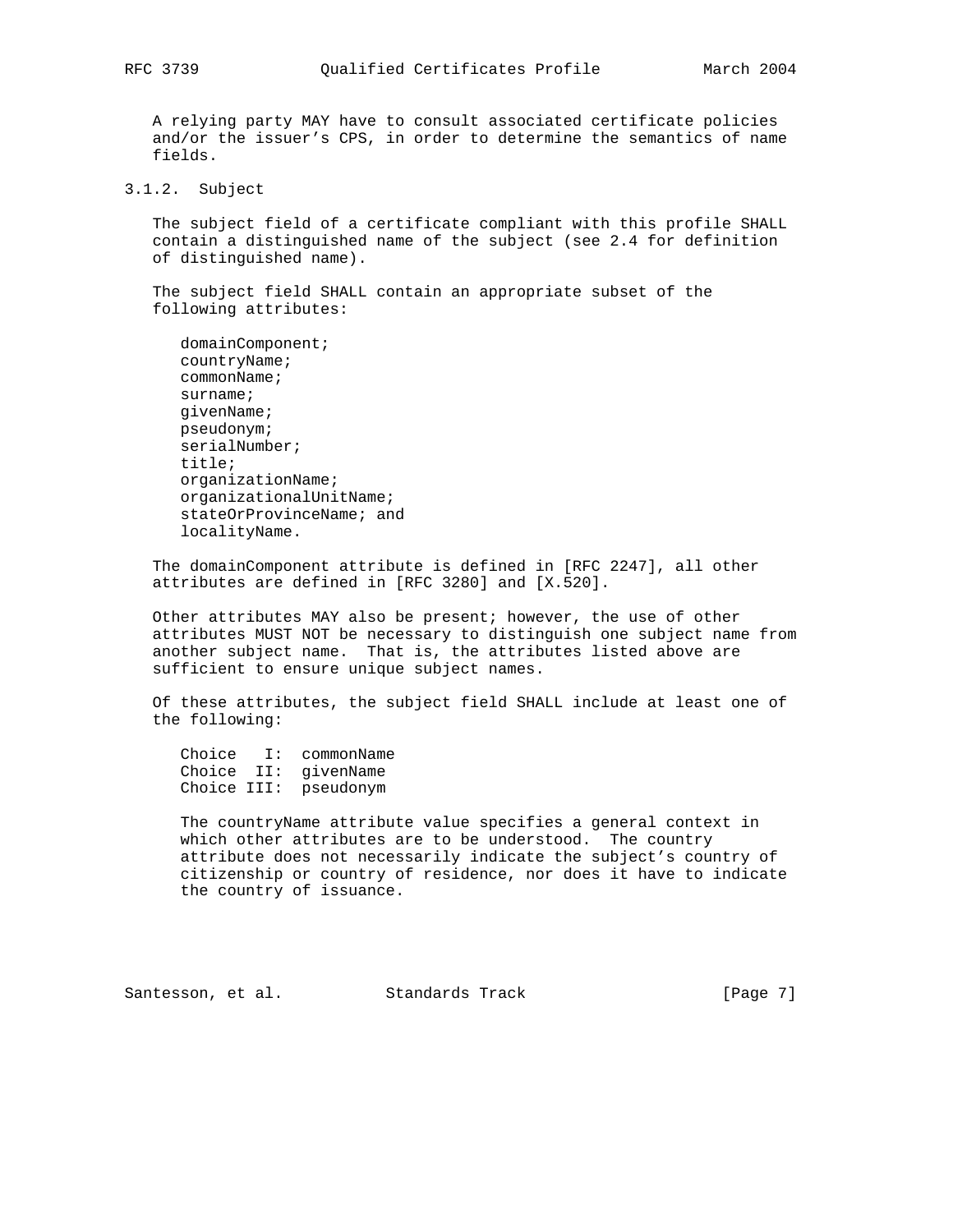Note: Many X.500 implementations require the presence of countryName in the DIT. In cases where the subject name, as specified in the subject field, specifies a public X.500 directory entry, the countryName attribute SHOULD always be present.

 The commonName attribute value SHALL, when present, contain a name of the subject. This MAY be in the subject's preferred presentation format, or a format preferred by the CA, or some other format. Pseudonyms, nicknames, and names with spelling other than defined by the registered name MAY be used. To understand the nature of the name presented in commonName, complying applications MAY have to examine present values of the givenName and surname attributes, or the pseudonym attribute.

 Note: Many client implementations presuppose the presence of the commonName attribute value in the subject field and use this value to display the subject's name regardless of present givenName, surname, or pseudonym attribute values.

 The surname and givenName attribute types SHALL be used in the subject field if neither the commonName attribute nor the pseudonym attribute is present. In cases where the subject only has a givenName, the surname attribute SHALL be omitted.

 The pseudonym attribute type SHALL, if present, contain a pseudonym of the subject. Use of the pseudonym attribute MUST NOT be combined with use of any of the attributes surname and/or givenName.

 The serialNumber attribute type SHALL, when present, be used to differentiate between names where the subject field would otherwise be identical. This attribute has no defined semantics beyond ensuring uniqueness of subject names. It MAY contain a number or code assigned by the CA or an identifier assigned by a government or civil authority. It is the CA's responsibility to ensure that the serialNumber is sufficient to resolve any subject name collisions.

 The title attribute type SHALL, when present, be used to store a designated position or function of the subject within the organization specified by present organizational attributes in the subject field. The association between the title, the subject, and the organization is beyond the scope of this document.

 The organizationName and the organizationalUnitName attribute types SHALL, when present, be used to store the name and relevant information of an organization with which the subject is

Santesson, et al. Standards Track [Page 8]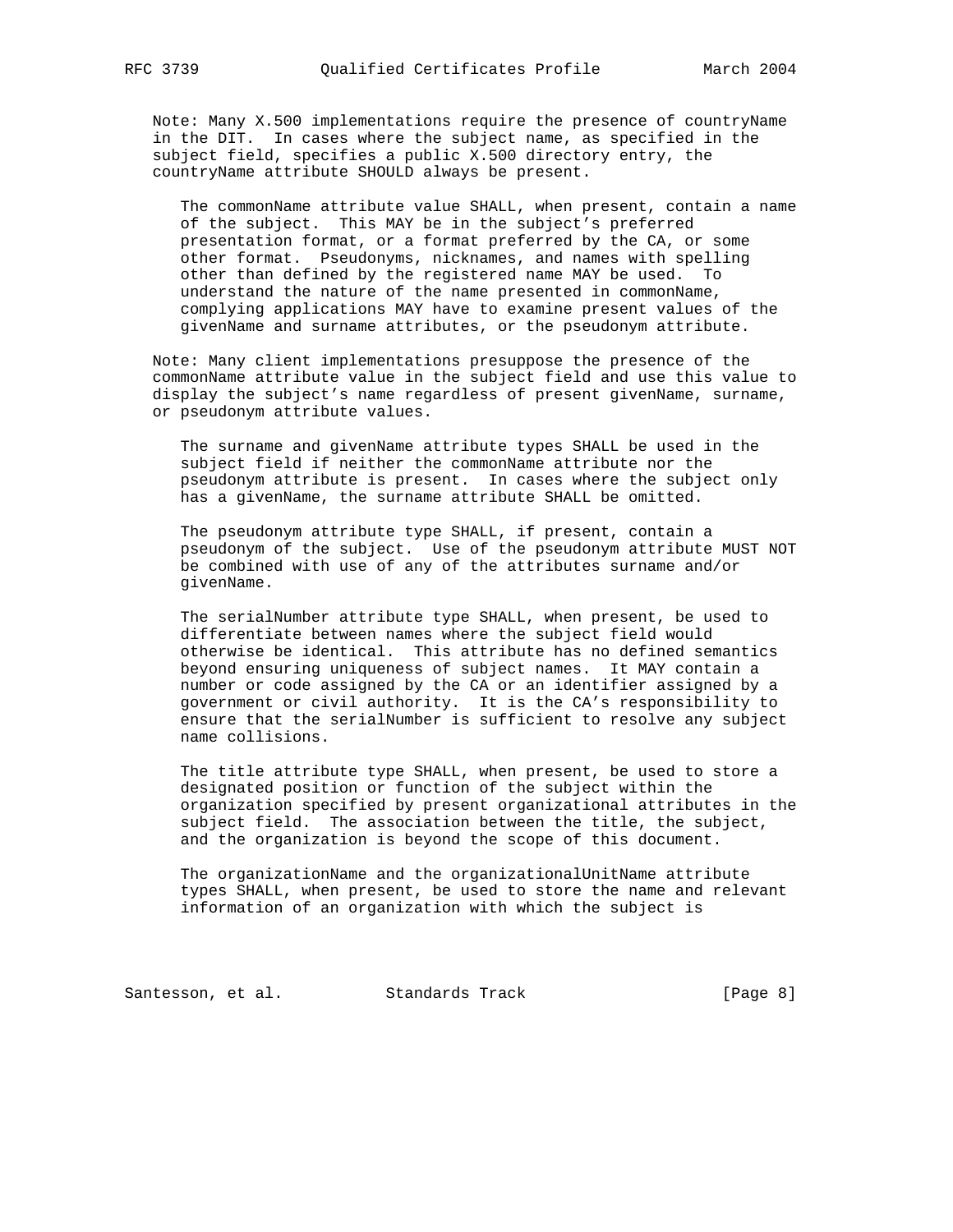associated. The type of association between the organization and the subject is beyond the scope of this document.

 The stateOrProvinceName and the localityName attribute types SHALL, when present, be used to store geographical information with which the subject is associated. If an organizationName value is also present, then the stateOrProvinceName and localityName attribute values SHALL be associated with the specified organization. The type of association between the stateOrProvinceName and the localityName and either the subject or the organizationName is beyond the scope of this document.

 Compliant implementations SHALL be able to interpret the attributes named in this section.

3.2. Certificate Extensions

 This section provides additional details regarding the contents of four certificate extensions defined in RFC 3280: Subject Alternative Name, Subject directory attributes, Certificate policies, and Key usage. This section also defines two additional extensions: biometric information and qualified certificate statements.

3.2.1. Subject Alternative Name

 If the subjectAltName extension is present, and it contains a directoryName name, then the directoryName MUST follow the conventions specified in section 3.1.2 of this profile.

## 3.2.2. Subject Directory Attributes

 The subjectDirectoryAttributes extension MAY be present and MAY contain additional attributes associated with the subject, as a complement to present information in the subject field and the subject alternative name extension.

 Attributes suitable for storage in this extension are attributes which are not part of the subject's distinguished name, but which MAY still be useful for other purposes (e.g., authorization).

This extension MUST NOT be marked critical.

 Compliant implementations SHALL be able to interpret the following attributes:

 dateOfBirth; placeOfBirth; gender;

Santesson, et al. Standards Track [Page 9]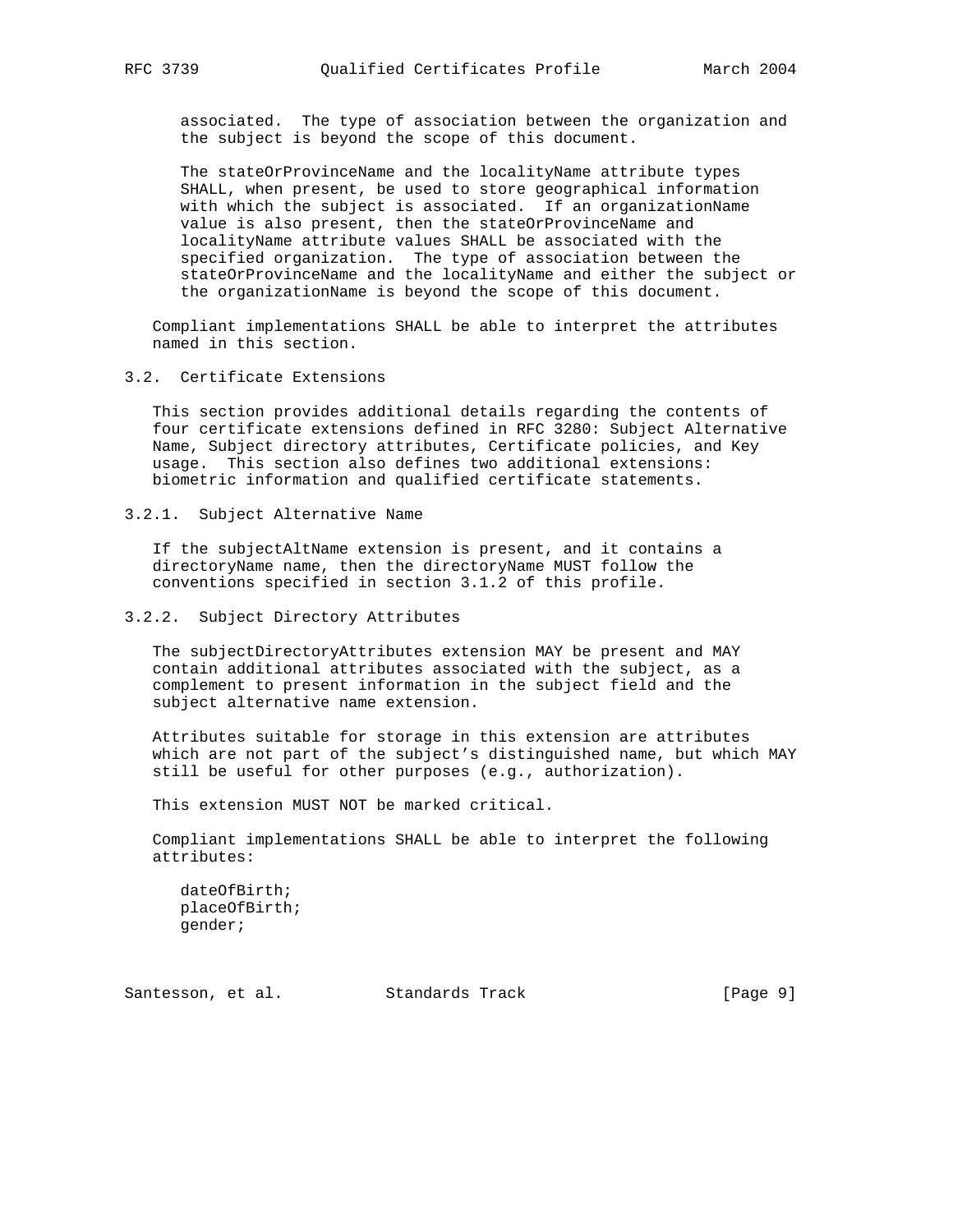countryOfCitizenship; and countryOfResidence.

Other attributes MAY be included according to local definitions.

 The dateOfBirth attribute SHALL, when present, contain the value of the date of birth of the subject. The manner in which the date of birth is associated with the subject is outside the scope of this document. The date of birth is defined in the GeneralizedTime format and SHOULD specify GMT 12.00.00 (noon) down to the granularity of seconds, in order to prevent accidental change of date due to time zone adjustments. For example, a birth date of September 27, 1959 is encoded as "19590927120000Z". Compliant certificate parsing applications SHOULD ignore any time data and just present the contained date without any time zone adjustments.

 The placeOfBirth attribute SHALL, when present, contain the value of the place of birth of the subject. The manner in which the place of birth is associated with the subject is outside the scope of this document.

 The gender attribute SHALL, when present, contain the value of the gender of the subject. For females the value "F" (or "f"), and for males the value "M" (or "m"), have to be used. The manner in which the gender is associated with the subject is outside the scope of this document.

 The countryOfCitizenship attribute SHALL, when present, contain the identifier of at least one of the subject's claimed countries of citizenship at the time the certificate was issued. If more than one country of citizenship is specified, each country of citizenship SHOULD be specified through a separate, single-valued countryOfCitizenship attribute. Determination of citizenship is a matter of law and is outside the scope of this document.

 The countryOfResidence attribute SHALL, when present, contain the value of at least one country in which the subject is resident. If more than one country of residence is specified, each country of residence SHOULD be specified through a separate, single-valued countryOfResidence attribute. Determination of residence is a matter of law and is outside the scope of this document.

Santesson, et al. Standards Track [Page 10]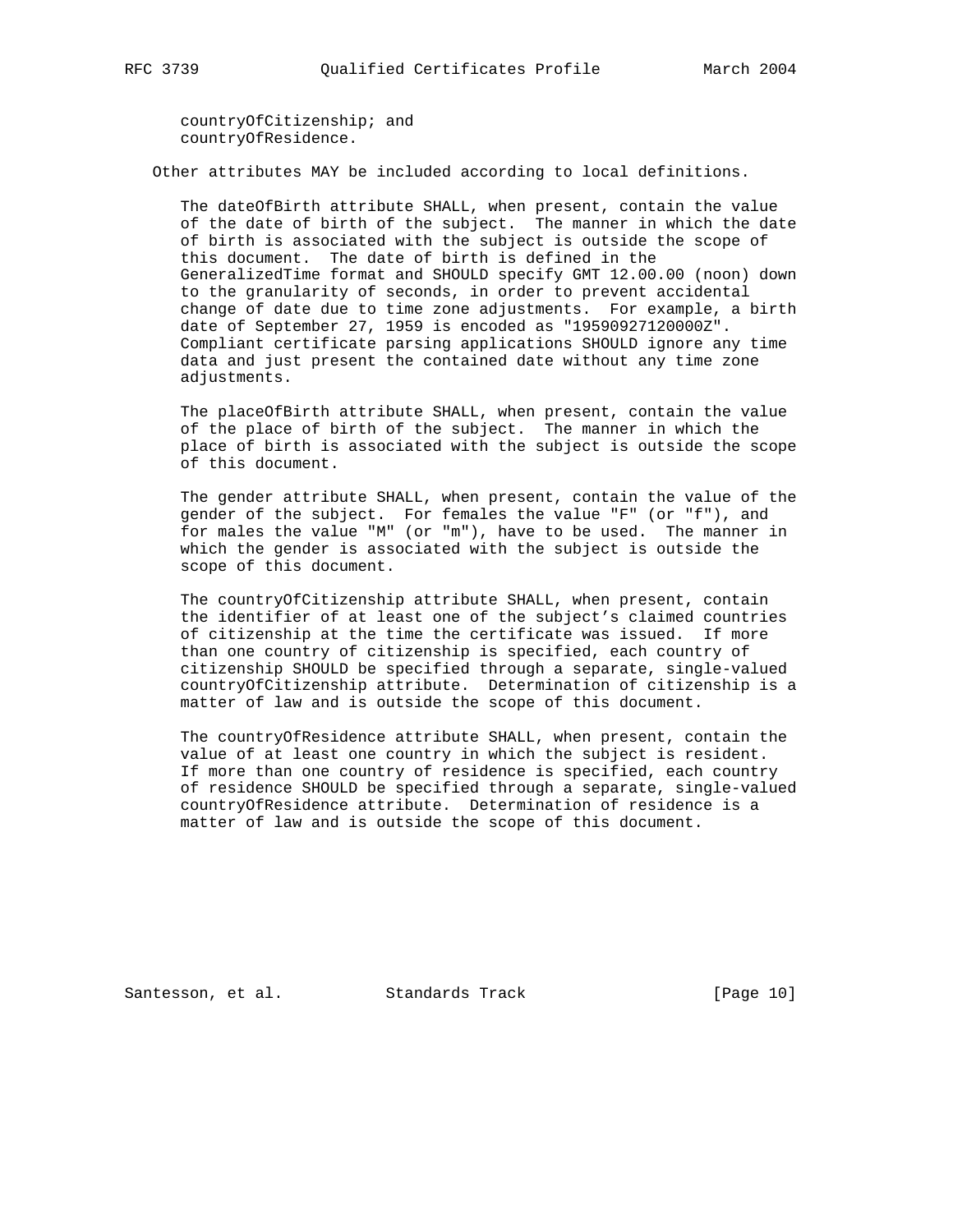## 3.2.3. Certificate Policies

 The certificate policies extension SHALL be present and SHALL contain the identifier of at least one certificate policy which reflects the practices and procedures undertaken by the CA. The certificate policy extension MAY be marked critical.

 Information provided by the issuer stating the purpose of the certificate, as discussed in Section 2.2, SHOULD be evident through indicated policies.

 The certificate policies extension MUST include all policy information needed for certification path validation. If policy related statements are included in the QCStatements extension (see 3.2.6), then these statements SHOULD also be contained in the identified policies.

 Certificate policies MAY be combined with any qualifier defined in RFC 3280.

### 3.2.4. Key Usage

 The key usage extension SHALL be present. Key usage settings SHALL be set in accordance with RFC 3280 definitions. Further requirements on key usage settings MAY be defined by local policy and/or local legal requirements.

The key usage extension SHOULD be marked critical.

## 3.2.5. Biometric Information

 This section defines an OPTIONAL extension for storage of biometric information. Biometric information is stored in the form of a hash of a biometric template.

 The purpose of this extension is to provide a means for the authentication of biometric information. The biometric information that corresponds to the stored hash is not stored in this extension, but the extension MAY include a URI (sourceDataUri) that references a file containing this information.

 If included, the URI MUST use the HTTP scheme (http://) [HTTP/1.1] or the HTTPS scheme (https://) [RFC 2818]. Since the fact that identifying data is being checked may itself be sensitive information, those deploying this mechanism may also wish to consider using URIs which cannot be easily tied by outsiders to the identities of those whose information is being retrieved.

Santesson, et al. Standards Track [Page 11]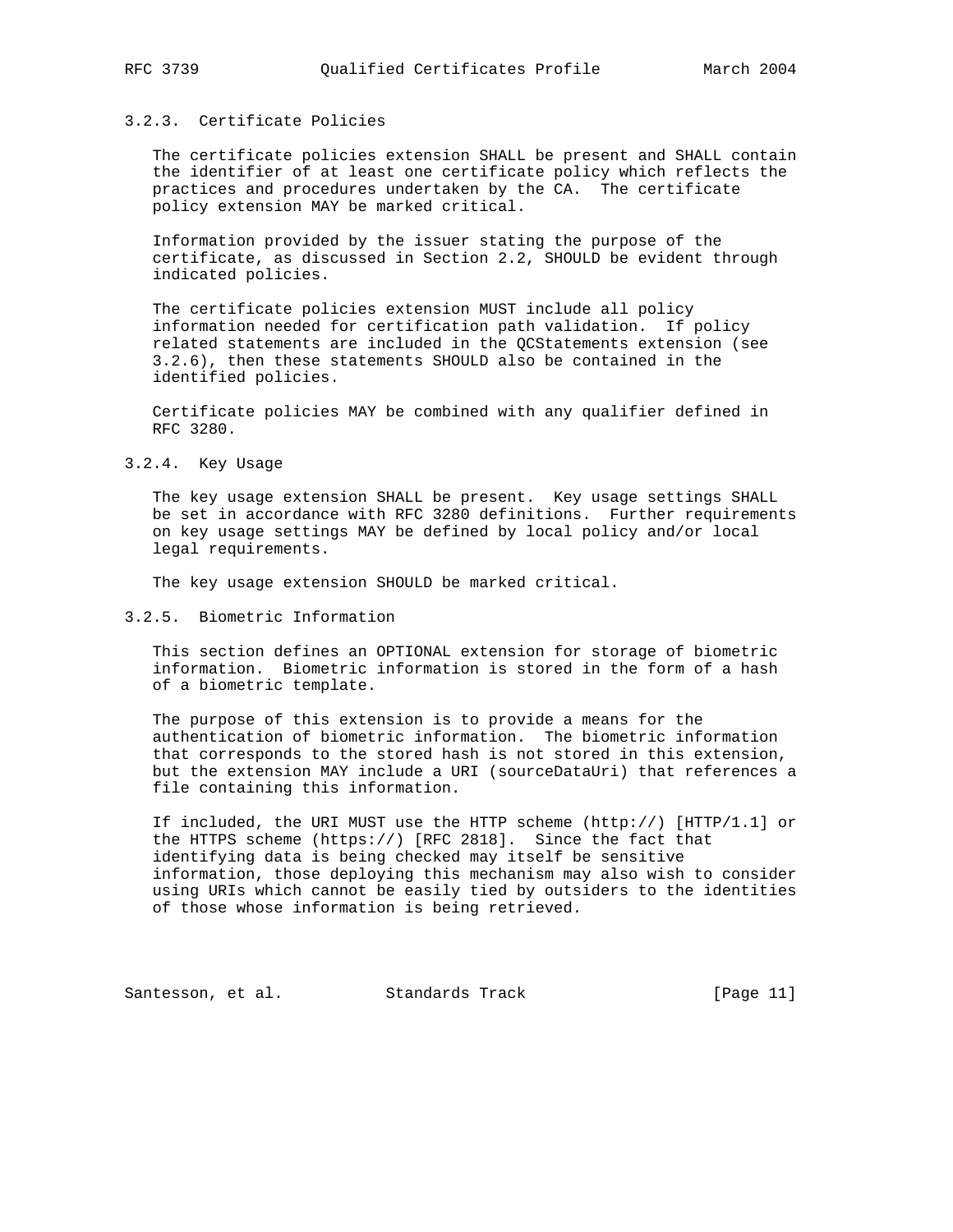Use of the URI option presumes that the data encoding format of the file content is determined through means outside the scope of this specification, such as file naming conventions and metadata inside the file. Use of this URI option does not imply that it is the only way to access this information.

 It is RECOMMENDED that biometric information in this extension be limited to information types suitable for human verification, i.e., where the decision of whether the information is an accurate representation of the subject is naturally performed by a person. This implies a usage where the biometric information is represented by, for example, a graphical image displayed to the relying party, which MAY be used by the relying party to enhance identification of the subject.

This extension MUST NOT be marked critical.

| biometricInfo EXTENSION ::=<br>SYNTAX<br>IDENTIFIED BY                                             | BiometricSyntax<br>id-pe-biometricInfo }                                                 |
|----------------------------------------------------------------------------------------------------|------------------------------------------------------------------------------------------|
|                                                                                                    | $id-pe-biometricInfo OBJECT IDENTIFYER :: = \{id-pe 2\}$                                 |
| BiometricSyntax ::= SEQUENCE OF BiometricData                                                      |                                                                                          |
| $BiometricData :: = SEOUENCE$<br>hashAlgorithm<br>biometricDataHash OCTET STRING,<br>sourceDataUri | typeOfBiometricData TypeOfBiometricData,<br>AlgorithmIdentifier,<br>IA5String OPTIONAL } |
| TypeOfBiometricData ::= CHOICE<br>predefinedBiometricType<br>biometricDataID                       | PredefinedBiometricType,<br>OBJECT IDENTIFIER                                            |

PredefinedBiometricType ::= INTEGER  $\{$  picture(0), handwritten-signature(1)} (picture|handwritten-signature,...)

 The predefined biometric type picture, when present, SHALL identify that the source picture is in the form of a displayable graphical image of the subject. The hash of the graphical image SHALL be calculated over the whole referenced image file.

 The predefined biometric type handwritten-signature, when present, SHALL identify that the source data is in the form of a displayable graphical image of the subject's handwritten signature. The hash of the graphical image SHALL be calculated over the whole referenced image file.

Santesson, et al. Standards Track [Page 12]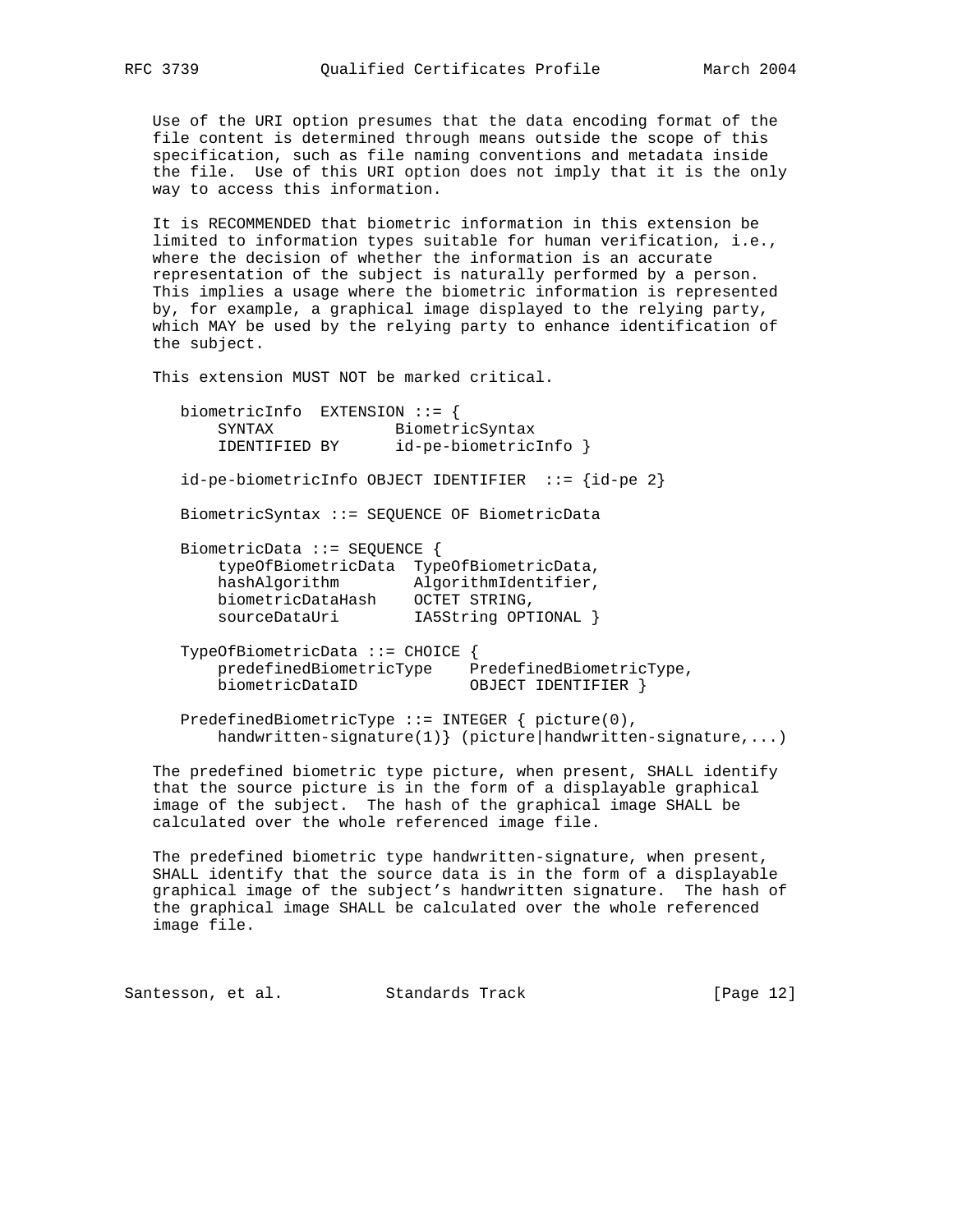## 3.2.6. Qualified Certificate Statements

 This section defines an OPTIONAL extension for the inclusion of statements defining explicit properties of the certificate.

 Each statement SHALL include an object identifier for the statement and MAY also include optional qualifying data contained in the statementInfo parameter.

 If the statementInfo parameter is included, then the object identifier of the statement SHALL define the syntax and SHOULD define the semantics of this parameter. If the object identifier does not define the semantics, a relying party may have to consult a relevant certificate policy or CPS to determine the exact semantics.

 This extension may be critical or non-critical. If the extension is critical, this means that all statements included in the extension are regarded as critical.

| $qcStatements$ EXTENSION ::=                                                                                                                                                                               |  |  |  |
|------------------------------------------------------------------------------------------------------------------------------------------------------------------------------------------------------------|--|--|--|
| SYNTAX<br>OCStatements                                                                                                                                                                                     |  |  |  |
| $id-pe-qcStatements$ }<br>IDENTIFIED BY                                                                                                                                                                    |  |  |  |
| -- NOTE: This extension does not allow to mix critical and<br>-- non-critical Oualified Certificate Statements. Either all<br>-- statements must be critical or all statements must be<br>-- non-critical. |  |  |  |
| $id-pe-qcStatements$ OBJECT IDENTIFIER ::= { $id-pe 3$ }                                                                                                                                                   |  |  |  |
| $QCStatements$ ::= SEQUENCE OF QCStatement                                                                                                                                                                 |  |  |  |
| OCStatement ::= SEOUENCE {                                                                                                                                                                                 |  |  |  |
| $statementId$ QC-STATEMENT. $kId$ ( $\{SupportedStates\}$ ),<br>statementInfo QC-STATEMENT. &Type                                                                                                          |  |  |  |
| $({\{SupportedStatements\}}$ ${\emptyset}$ statementId} ) OPTIONAL }                                                                                                                                       |  |  |  |
| SupportedStatements QC-STATEMENT ::= { $qcStatement-1, $ }                                                                                                                                                 |  |  |  |

 A statement suitable for inclusion in this extension MAY be a statement by the issuer that the certificate is issued as a Qualified Certificate in accordance with a particular legal system (as discussed in Section 2.2).

 Other statements suitable for inclusion in this extension MAY be statements related to the applicable legal jurisdiction within which the certificate is issued. As an example, this MAY include a maximum reliance limit for the certificate indicating restrictions on CA's liability.

Santesson, et al. Standards Track [Page 13]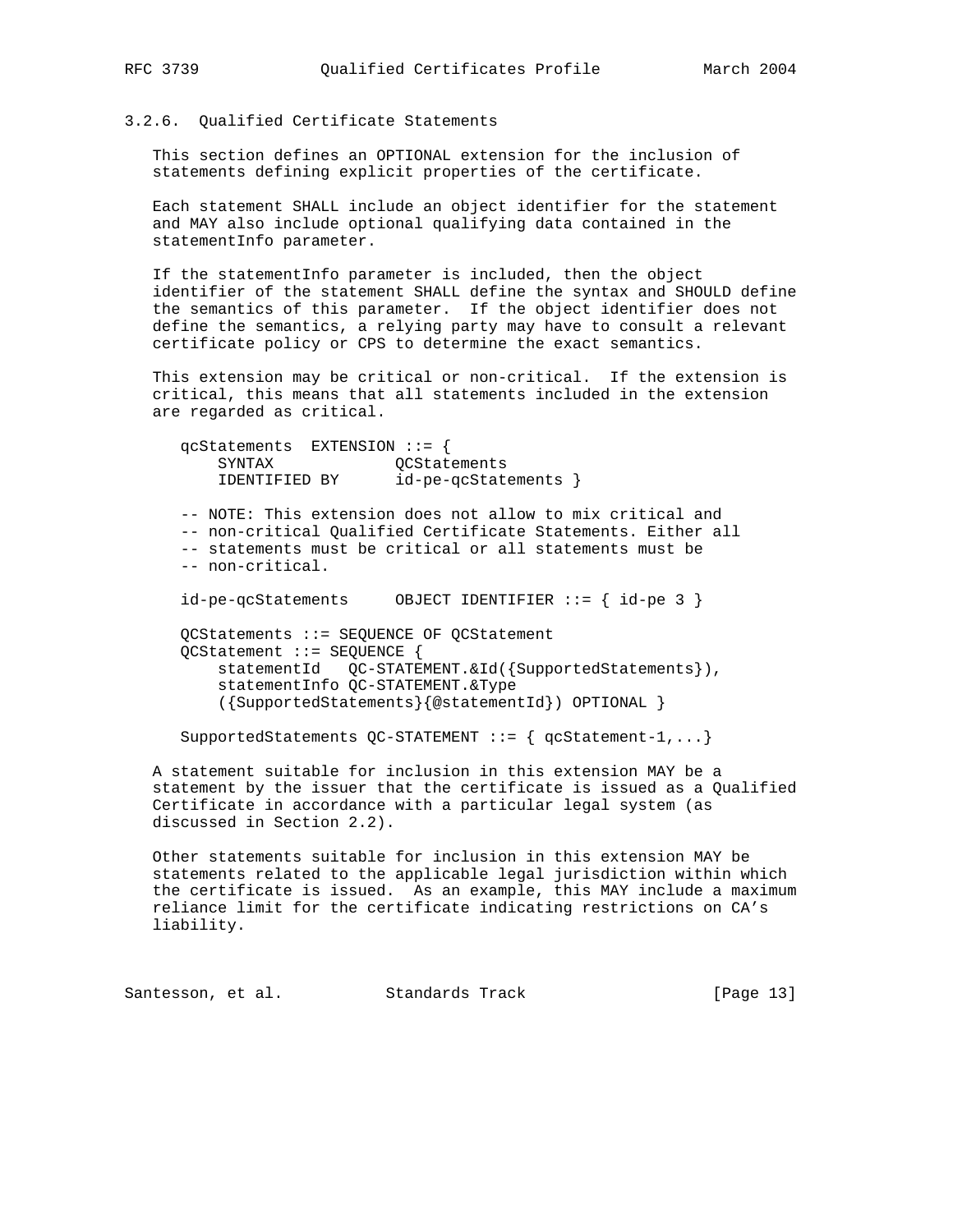# 3.2.6.1. Predefined Statements

 The certificate statement (id-qcs-pkixQCSyntax-v1), identifies conformance with requirements defined in the obsoleted RFC 3039 (Version 1). This statement is thus provided for identification of old certificates issued in conformance with RFC 3039. This statement MUST NOT be included in certificates issued in accordance with this profile.

 This profile includes a new qualified certificate statement (identified by the OID id-qcs-pkixQCSyntax-v2), identifying conformance with requirements defined in this profile. This Qualified Certificate profile is referred to as version 2, while RFC 3039 is referred to as version 1.

 qcStatement-1 QC-STATEMENT ::= { SYNTAX SemanticsInformation IDENTIFIED BY id-qcs-pkixQCSyntax-v1 }

- -- This statement identifies conformance with requirements
- -- defined in RFC 3039 (Version 1). This statement may
- -- optionally contain additional semantics information as -- specified below.

 qcStatement-2 QC-STATEMENT ::= { SYNTAX SemanticsInformation IDENTIFIED BY id-qcs-pkixQCSyntax-v2 }

- -- This statement identifies conformance with requirements
- -- defined in this Qualified Certificate profile
- -- (Version 2). This statement may optionally contain
- -- additional semantics information as specified below.

SemanticsInformation ::= SEQUENCE { semanticsIdentifier OBJECT IDENTIFIER OPTIONAL, nameRegistrationAuthorities NameRegistrationAuthorities OPTIONAL } (WITH COMPONENTS {..., semanticsIdentifier PRESENT}| WITH COMPONENTS {..., nameRegistrationAuthorities PRESENT})

 NameRegistrationAuthorities ::= SEQUENCE SIZE (1..MAX) OF GeneralName

 The SementicsInformation component identified by id-qcs pkixQCSyntax-v1 MAY contain a semantics identifier and MAY identify one or more name registration authorities.

 The semanticsIdentifier component, if present, SHALL contain an OID, defining semantics for attributes and names in basic certificate fields and certificate extensions. The OID may define semantics for all, or for a subgroup of all present attributes and/or names.

Santesson, et al. Standards Track [Page 14]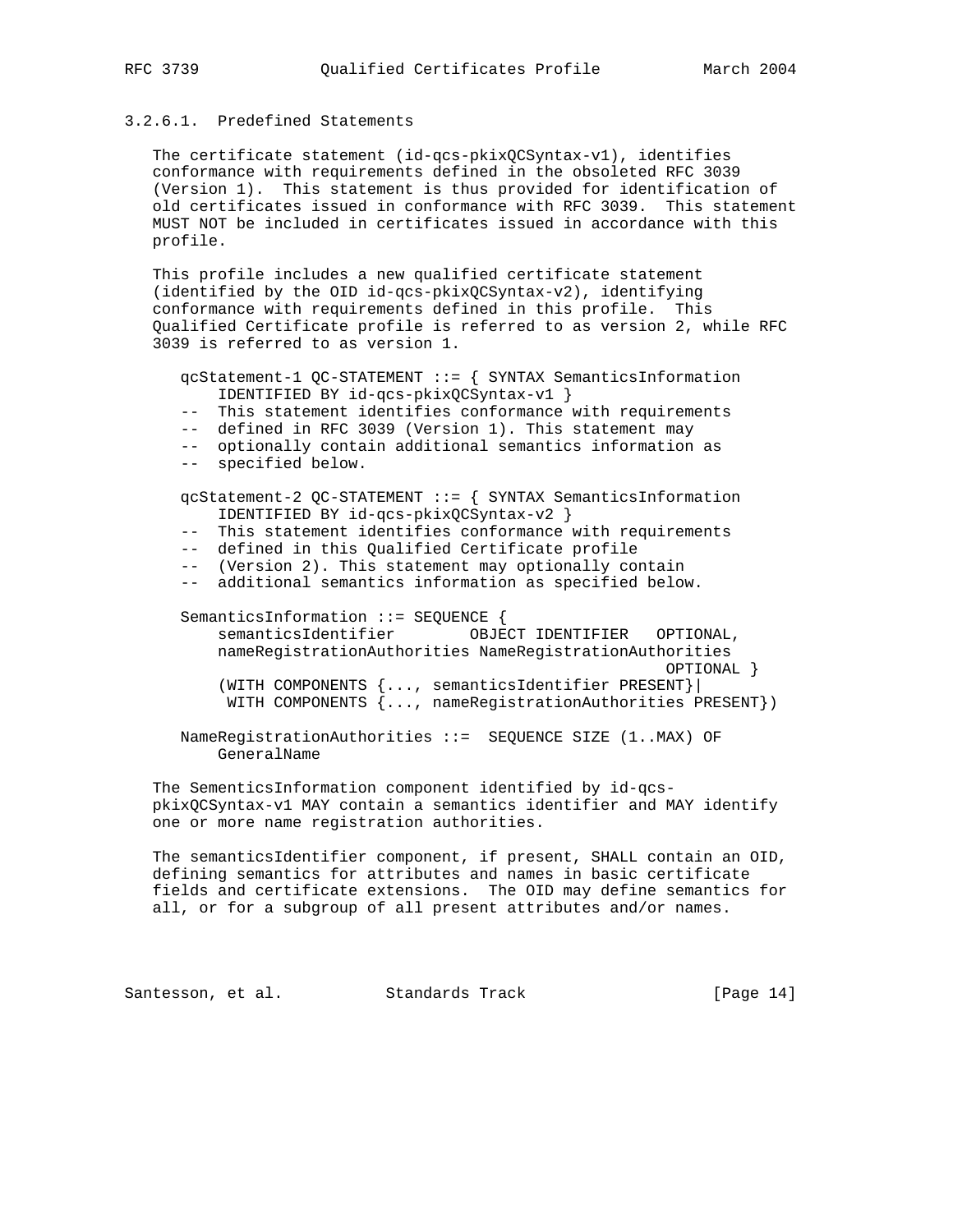The NameRegistrationAuthorities component, if present, SHALL contain a name of one or more name registration authorities, responsible for registration of attributes or names associated with the subject. The association between an identified name registration authority and present attributes MAY be defined by a semantics identifier OID, by a certificate policy (or CPS), or some other implicit factors.

 If a value of type SemanticsInformation is present in a QCStatement where the statementID component is set to id-qcs-pkix-QCSyntax-v1 or id-qcs-pkix-QCSyntax-v2, then at least one of the semanticsIdentifier or nameRegistrationAuthorities fields must be present, as indicated. Note that the statementInfo component need not be present in a QCStatement value even if the statementID component is set to id qcs-pkix-QCSyntax-v1 or id-qcs-pkix-QCSyntax-v2.

4. Security Considerations

 The legal value of a digital signature that is validated with a Qualified Certificate will be highly dependent upon the policy governing the use of the associated private key. Both the private key holder, as well as the relying party, should make sure that the private key is used only with the consent of the legitimate key holder.

 Since the public keys are for public use with legal implications for involved parties, certain conditions should exist before CAs issue certificates as Qualified Certificates. The associated private keys must be unique for the subject, and must be maintained under the subject's sole control. That is, a CA should not issue a qualified certificate if the means to use the private key is not protected against unintended usage. This implies that the CA has some knowledge about the subject's cryptographic module.

 The CA must further verify that the public key contained in the certificate is legitimately representing the subject.

 CAs should not issue CA certificates with policy mapping extensions indicating acceptance of another CA's policy unless these conditions are met.

 Combining the nonRepudiation bit in the keyUsage certificate extension with other keyUsage bits may have security implications depending on the context in which the certificate is to be used. Applications validating electronic signatures based on such certificates should determine whether the present key usage combination is appropriate for their use.

Santesson, et al. Standards Track [Page 15]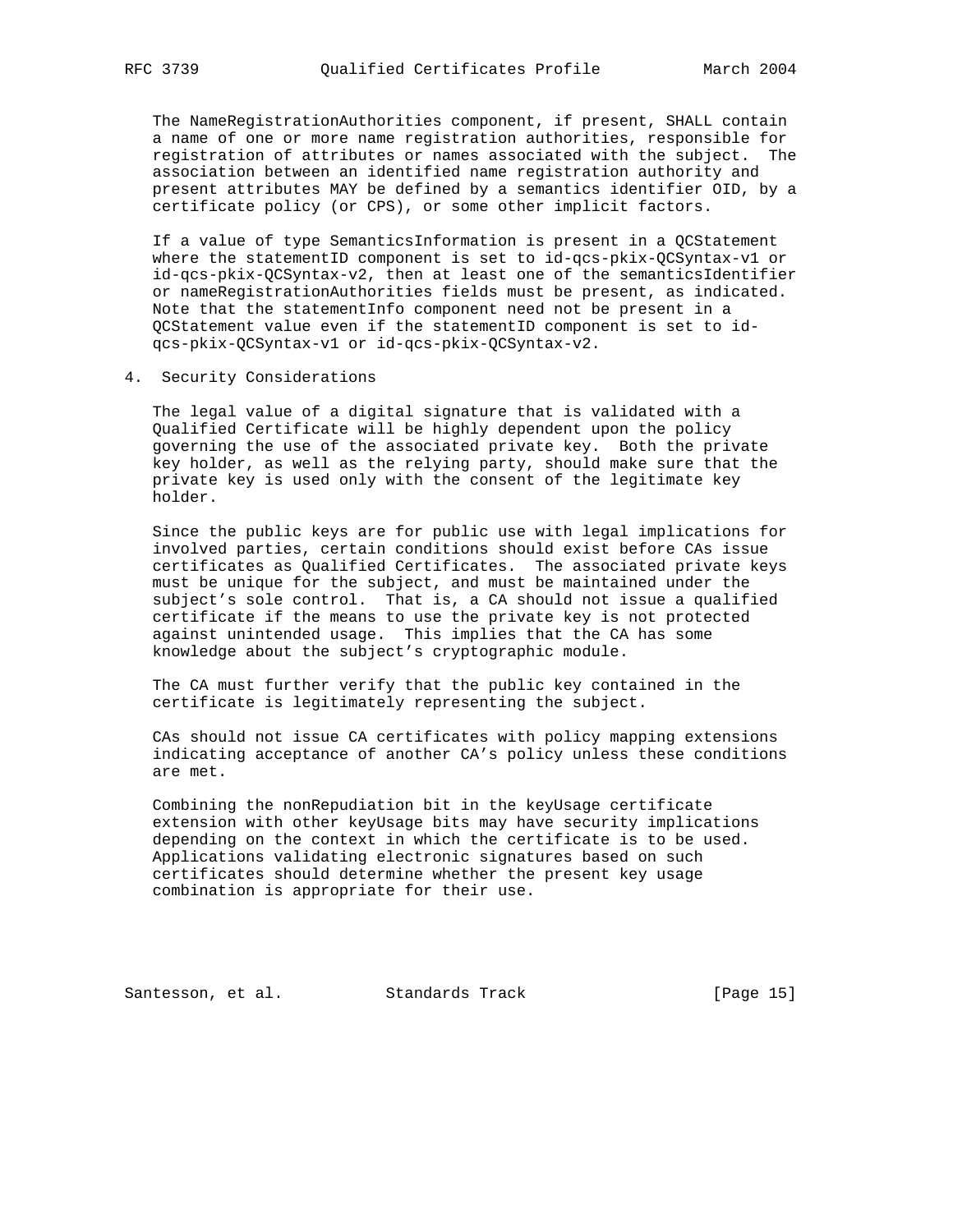The ability to compare two qualified certificates to determine if they represent the same physical entity is dependent on the semantics of the subjects' names. The semantics of a particular attribute may be different for different issuers. Comparing names without knowledge of the semantics of names in these particular certificates may provide misleading results.

 This specification is a profile of RFC 3280. The security considerations section of that document applies to this specification as well.

Santesson, et al. Standards Track [Page 16]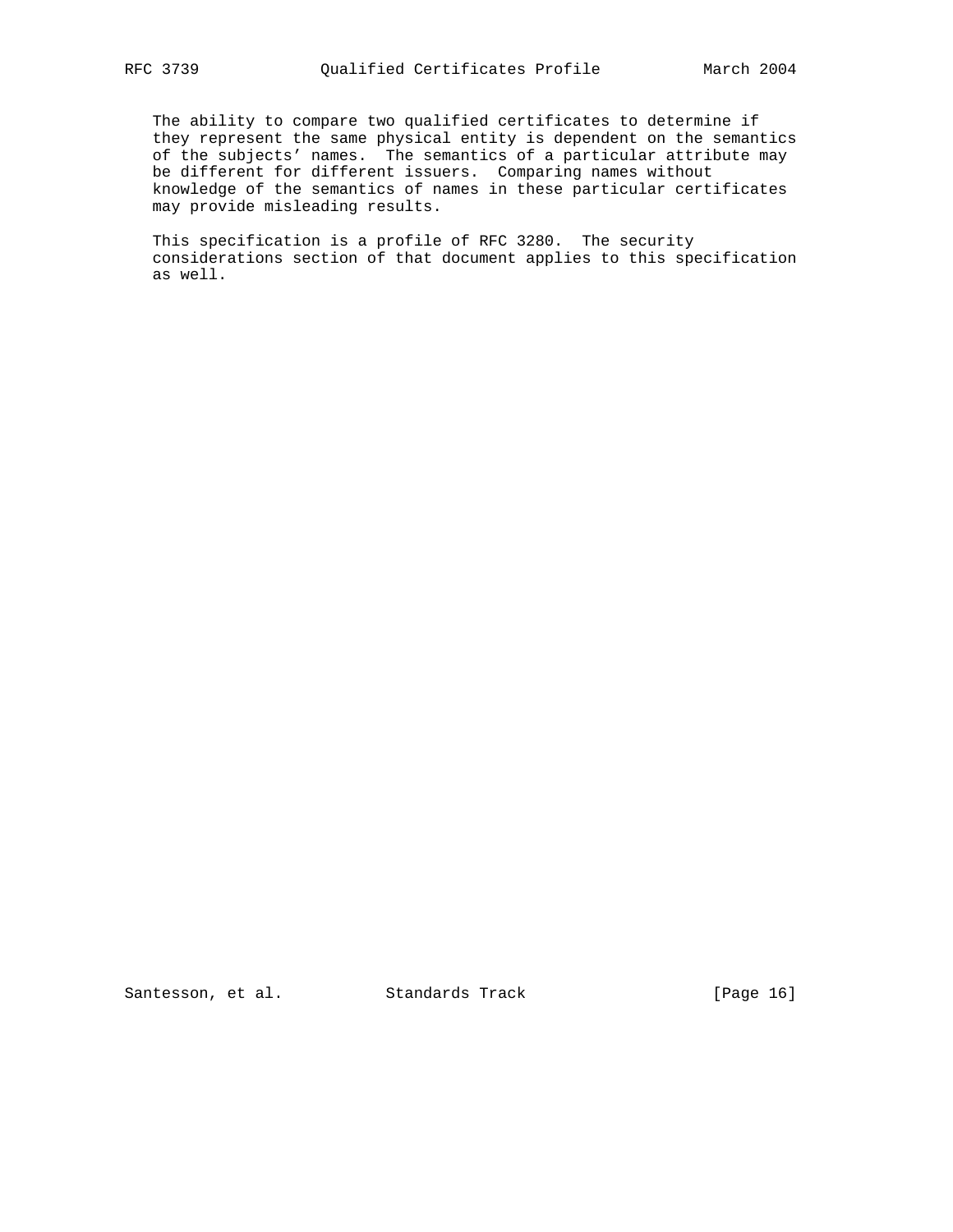```
A. ASN.1 Definitions
```
 As in RFC 3280, ASN.1 modules are supplied in two different variants of the ASN.1 syntax.

 Appendix A.1 is in the 1988 syntax, and does not use macros. However, since the module imports type definitions from modules in RFC 3280 which are not completely in the 1988 syntax, the same comments as in RFC 3280 regarding its use applies here as well; i.e., Appendix A.1 may be parsed by an 1988 ASN.1-parser by removing the definitions for the UNIVERSAL types and all references to them in RFC 3280's 1988 modules.

Appendix A.2 is in the 1997 syntax.

 In case of discrepancies between these modules, the 1988 module is the normative one.

```
A.1. 1988 ASN.1 Module (Normative)
```

```
 PKIXqualified88 {iso(1) identified-organization(3) dod(6)
     internet(1) security(5) mechanisms(5) pkix(7) id-mod(0)
     id-mod-qualified-cert(31) }
```

```
 DEFINITIONS EXPLICIT TAGS ::=
```
BEGIN

```
 -- EXPORTS ALL --
```
IMPORTS

```
 GeneralName
     FROM PKIX1Implicit88 {iso(1) identified-organization(3) dod(6)
     internet(1) security(5) mechanisms(5) pkix(7) id-mod(0)
     id-pkix1-implicit(19)}
```

```
 AlgorithmIdentifier, DirectoryString, AttributeType, id-pkix, id-pe
    FROM PKIX1Explicit88 {iso(1) identified-organization(3) dod(6)
     internet(1) security(5) mechanisms(5) pkix(7) id-mod(0)
     id-pkix1-explicit(18)};
```
-- Locally defined OIDs

```
 -- Arc for QC personal data attributes
id-pda OBJECT IDENTIFIER ::= { id-pkix 9 }
```

```
Santesson, et al. Standards Track [Page 17]
```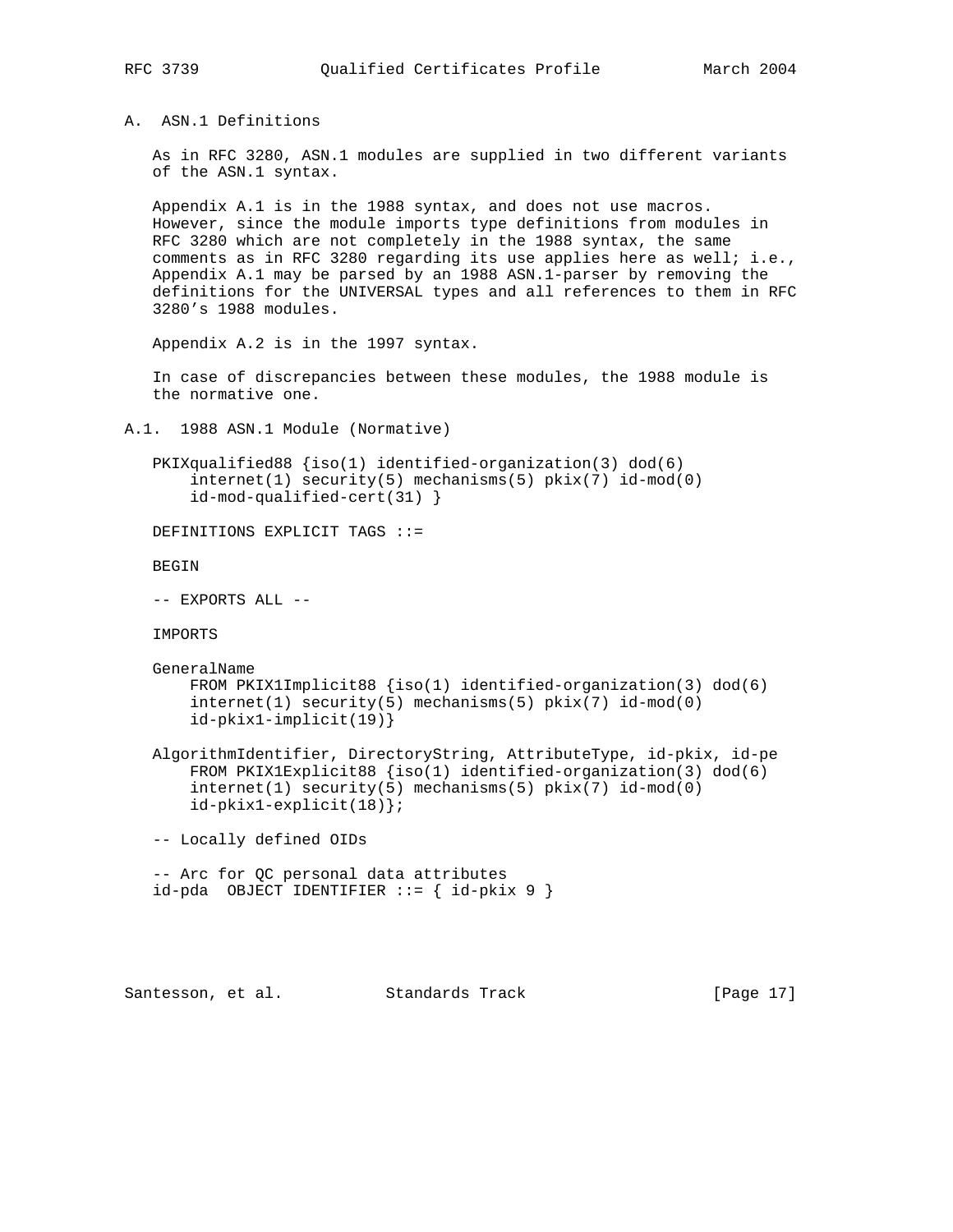-- Arc for QC statements  $id-qcs$  OBJECT IDENTIFIER ::= {  $id-pkix$  11 } -- Personal data attributes id-pda-dateOfBirth AttributeType ::= { id-pda 1 } DateOfBirth ::= GeneralizedTime id-pda-placeOfBirth AttributeType ::= { id-pda 2 } PlaceOfBirth ::= DirectoryString id-pda-gender AttributeType ::= { id-pda 3 } PrintableString (SIZE(1)) -- "M", "F", "m" or "f" id-pda-countryOfCitizenship AttributeType ::= { id-pda 4 } CountryOfCitizenship ::= PrintableString (SIZE (2)) -- ISO 3166 Country Code id-pda-countryOfResidence AttributeType ::= { id-pda 5 } CountryOfResidence ::= PrintableString (SIZE (2)) -- ISO 3166 Country Code -- Certificate extensions -- Biometric info extension  $id-pe-biometricInfo OBJECT IDENTIFYER ::= {id-pe 2}$  BiometricSyntax ::= SEQUENCE OF BiometricData BiometricData ::= SEQUENCE { typeOfBiometricData TypeOfBiometricData, hashAlgorithm AlgorithmIdentifier, biometricDataHash OCTET STRING, sourceDataUri IA5String OPTIONAL } TypeOfBiometricData ::= CHOICE { predefinedBiometricType PredefinedBiometricType, biometricDataOid OBJECT IDENTIFIER } PredefinedBiometricType ::= INTEGER { picture(0), handwritten-signature(1)} (picture|handwritten-signature)

Santesson, et al. Standards Track [Page 18]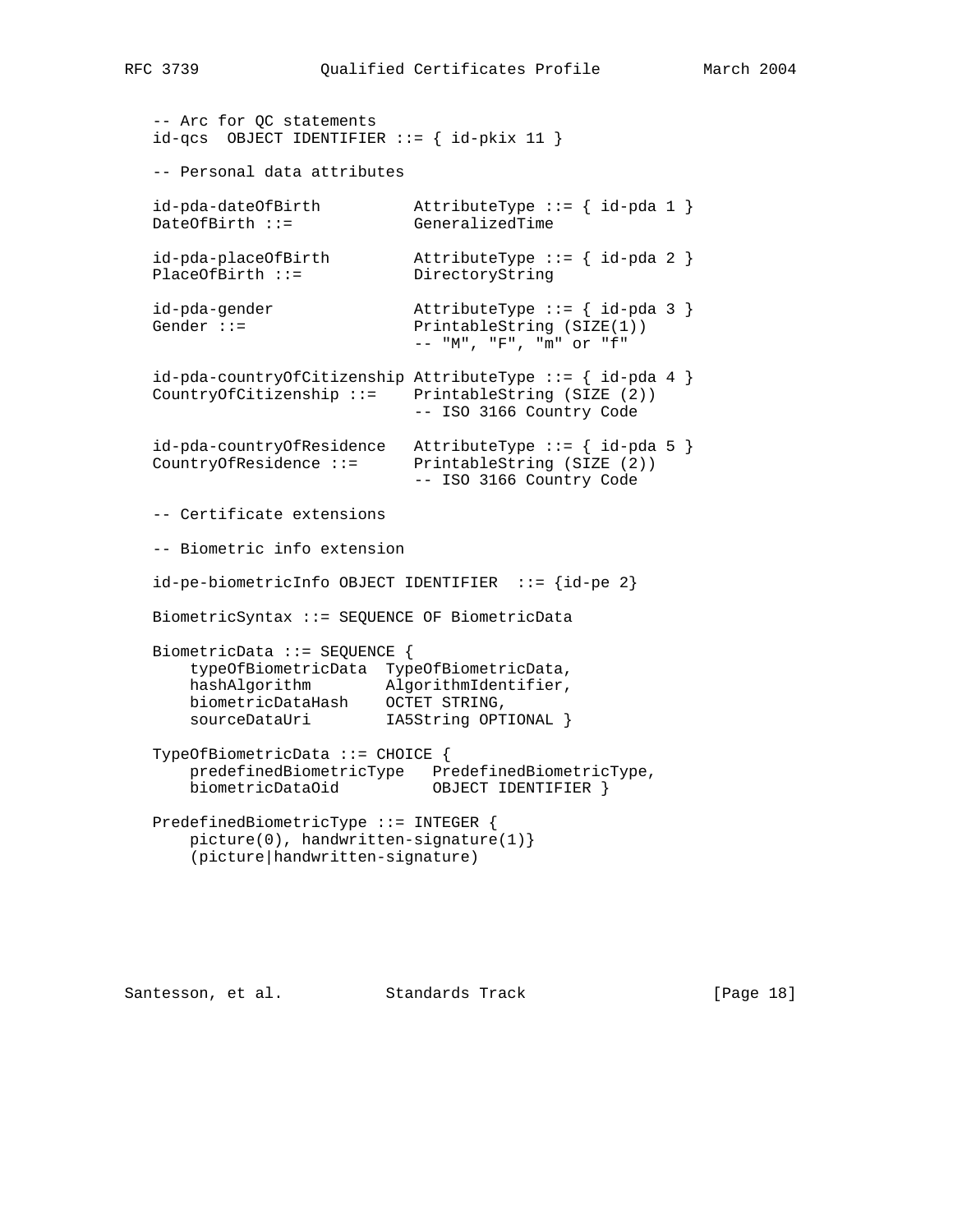```
 -- QC Statements Extension
    -- NOTE: This extension does not allow to mix critical and
    -- non-critical Qualified Certificate Statements. Either all
    -- statements must be critical or all statements must be
    -- non-critical.
    id-pe-qcStatements OBJECT IDENTIFIER ::= { id-pe 3}
    QCStatements ::= SEQUENCE OF QCStatement
    QCStatement ::= SEQUENCE {
 statementId OBJECT IDENTIFIER,
 statementInfo ANY DEFINED BY statementId OPTIONAL}
    -- QC statements
    id-qcs-pkixQCSyntax-v1 OBJECT IDENTIFIER ::= { id-qcs 1 }
    -- This statement identifies conformance with requirements
    -- defined in RFC 3039 (Version 1). This statement may
    -- optionally contain additional semantics information as specified
    -- below.
    id-qcs-pkixQCSyntax-v2 OBJECT IDENTIFIER ::= { id-qcs 2 }
    -- This statement identifies conformance with requirements
    -- defined in this Qualified Certificate profile
    -- (Version 2). This statement may optionally contain
    -- additional semantics information as specified below.
   SemanticsInformation ::= SEQUENCE {
      semanticsIndentifier OBJECT IDENTIFIER OPTIONAL,
       nameRegistrationAuthorities NameRegistrationAuthorities OPTIONAL
        } -- At least one field shall be present
   NameRegistrationAuthorities ::= SEQUENCE SIZE (1..MAX) OF GeneralName
   END
A.2. 1997 ASN.1 Module (Informative)
    PKIXqualified97 {iso(1) identified-organization(3) dod(6)
        internet(1) security(5) mechanisms(5) pkix(7) id-mod(0)
        id-mod-qualified-cert-97(35) }
   DEFINITIONS EXPLICIT TAGS ::=
   BEGIN
   -- EXPORTS ALL --
Santesson, et al. Standards Track [Page 19]
```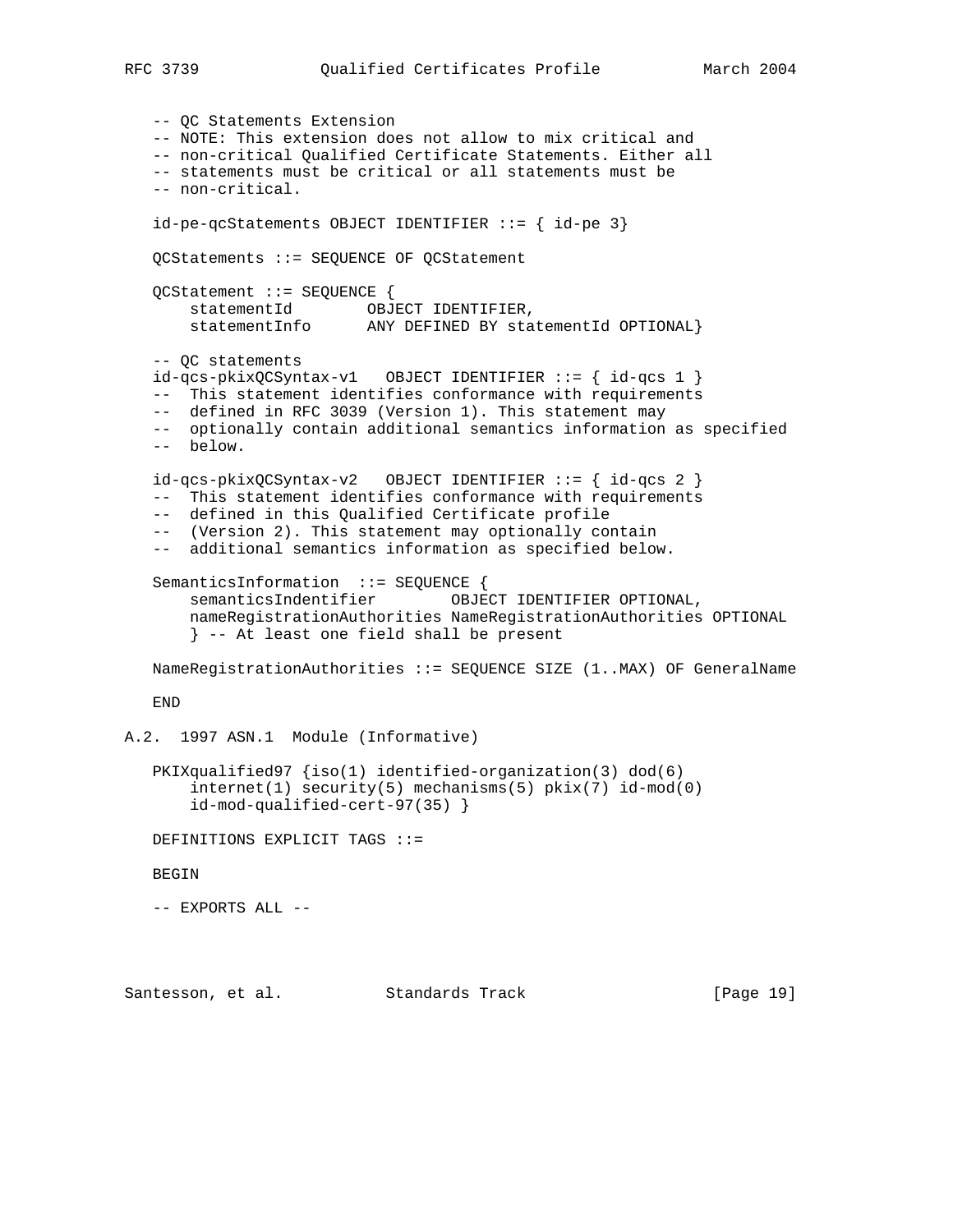IMPORTS

```
 informationFramework, certificateExtensions, selectedAttributeTypes,
       authenticationFramework, upperBounds, id-at
       FROM UsefulDefinitions {joint-iso-itu-t(2) ds(5) module(1)
       usefulDefinitions(0) 3 }
   ub-name
       FROM UpperBounds upperBounds
   GeneralName
       FROM CertificateExtensions certificateExtensions
   ATTRIBUTE, AttributeType
       FROM InformationFramework informationFramework
   DirectoryString
       FROM SelectedAttributeTypes selectedAttributeTypes
   AlgorithmIdentifier, Extension, EXTENSION
       FROM AuthenticationFramework authenticationFramework
   id-pkix, id-pe
       FROM PKIX1Explicit88 { iso(1) identified-organization(3) dod(6)
       internet(1) security(5) mechanisms(5) pkix(7) id-mod(0)
       id-pkix1-explicit(18) };
   -- Locally defined OIDs
   -- Arc for QC personal data attributes
  id-pda OBJECT IDENTIFIER ::= { id-pkix 9 }
   -- Arc for QC statements
  id-qcs OBJECT IDENTIFIER ::= { id-pkix 11 }
   -- Personal data attributes
 id-pda-dateOfBirth AttributeType ::= { id-pda 1 }
 id-pda-placeOfBirth AttributeType ::= { id-pda 2 }
 id-pda-gender AttributeType ::= { id-pda 3 }
   id-pda-countryOfCitizenship AttributeType ::= { id-pda 4 }
  id-pda-countryOfResidence AttributeType ::= \{ id-pda 5 \} -- Certificate extensions
 id-pe-biometricInfo OBJECT IDENTIFIER ::= { id-pe 2 }
 id-pe-qcStatements OBJECT IDENTIFIER ::= { id-pe 3 }
```
Santesson, et al. Standards Track [Page 20]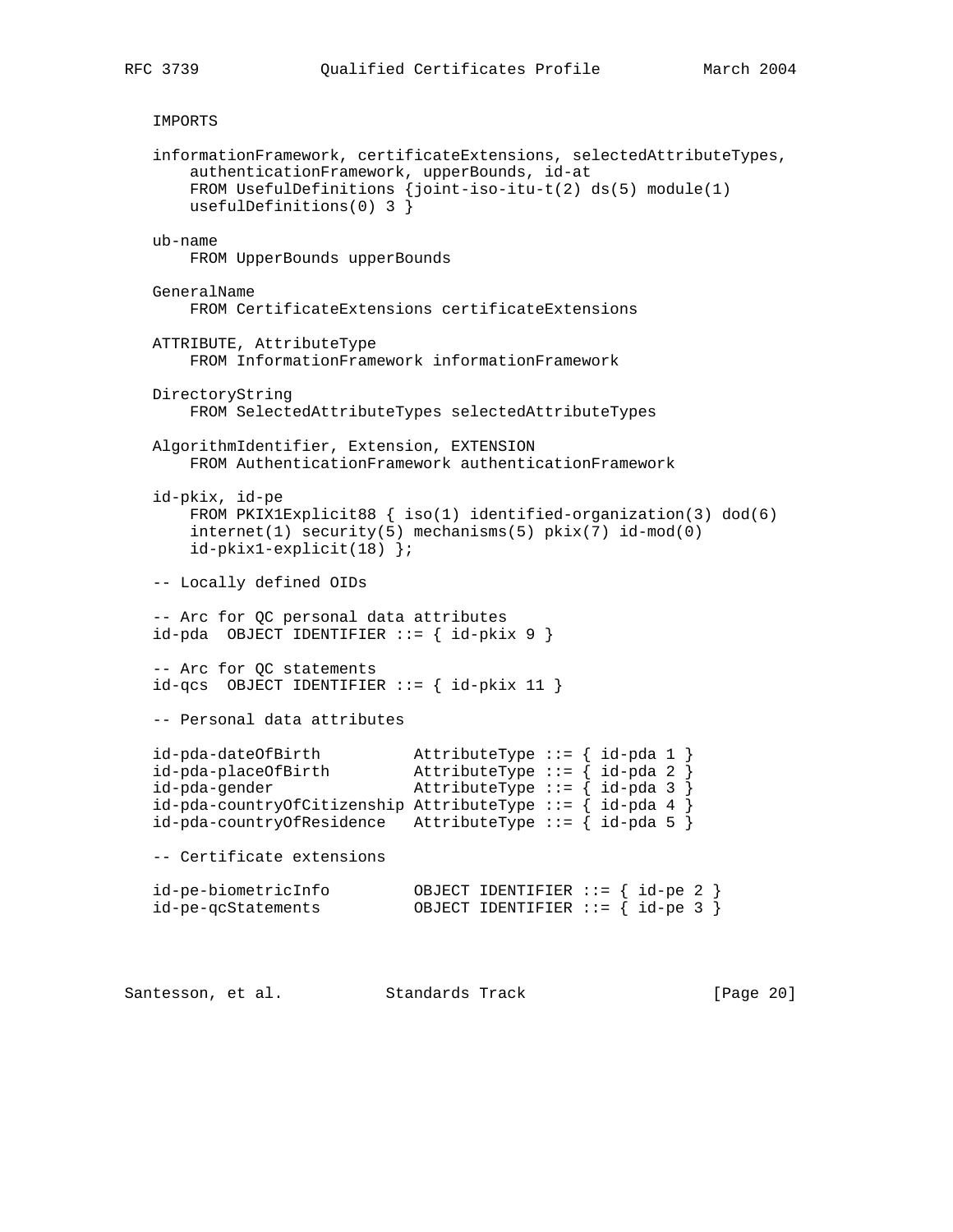```
 -- QC statements
 id-qcs-pkixQCSyntax-v1 OBJECT IDENTIFIER ::= { id-qcs 1 }
 id-qcs-pkixQCSyntax-v2 OBJECT IDENTIFIER ::= { id-qcs 2 }
   -- Personal data attributes
  dateOfBirth ATTRIBUTE ::= {
       WITH SYNTAX GeneralizedTime
       ID id-pda-dateOfBirth }
   placeOfBirth ATTRIBUTE ::= {
      WITH SYNTAX DirectoryString {ub-name}
      ID id-pda-placeOfBirth }
   gender ATTRIBUTE ::= {
       WITH SYNTAX PrintableString (SIZE(1) ^ FROM("M"|"F"|"m"|"f"))
       ID id-pda-gender }
   countryOfCitizenship ATTRIBUTE ::= {
       WITH SYNTAX PrintableString (SIZE (2))
      (CONSTRAINED BY \{ - - ISO 3166 codes only -- \})<br>ID id-pda-countryOfCitizenship \}id-pda-countryOfCitizenship }
   countryOfResidence ATTRIBUTE ::= {
       WITH SYNTAX PrintableString (SIZE (2))
          (CONSTRAINED BY \{- - ISO 3166 codes only - - \})
       ID id-pda-countryOfResidence }
   -- Certificate extensions
   -- Biometric info extension
   biometricInfo EXTENSION ::= {
       SYNTAX BiometricSyntax
       IDENTIFIED BY id-pe-biometricInfo }
   BiometricSyntax ::= SEQUENCE OF BiometricData
   BiometricData ::= SEQUENCE {
       typeOfBiometricData TypeOfBiometricData,
       hashAlgorithm AlgorithmIdentifier,
       biometricDataHash OCTET STRING,
       sourceDataUri IA5String OPTIONAL,
       ... -- For future extensions -- }
   TypeOfBiometricData ::= CHOICE {
       predefinedBiometricType PredefinedBiometricType,
```
Santesson, et al. Standards Track [Page 21]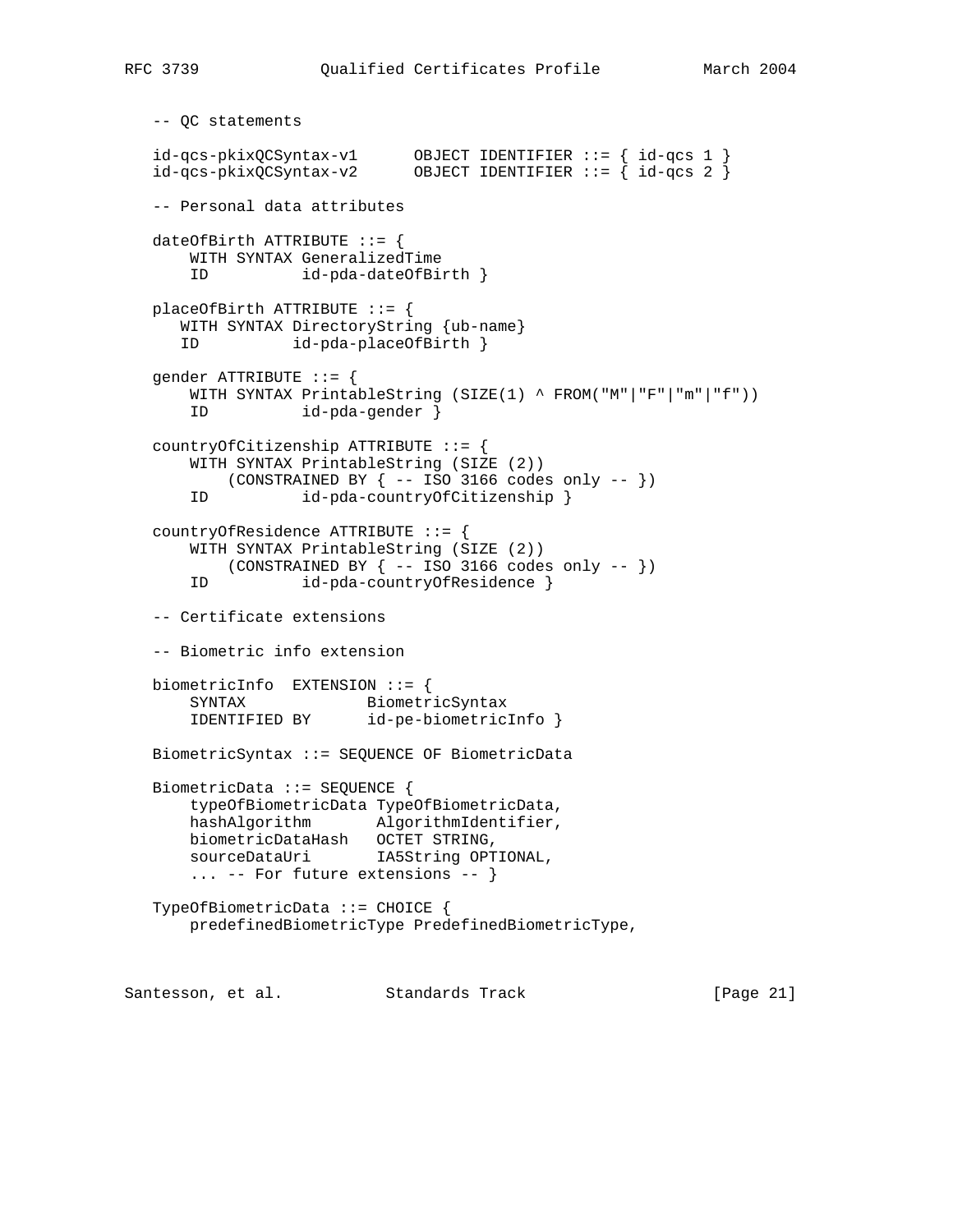```
 biometricDataOid OBJECT IDENTIFIER }
 PredefinedBiometricType ::= INTEGER {
    picture(0), handwritten-signature(1)}
    (picture|handwritten-signature,...)
 -- QC Statements Extension
 -- NOTE: This extension does not allow to mix critical and
 -- non-critical Qualified Certificate Statements. Either all
 -- statements must be critical or all statements must be
 -- non-critical.
 qcStatements EXTENSION ::= {
    SYNTAX QCStatements
     IDENTIFIED BY id-pe-qcStatements }
 QCStatements ::= SEQUENCE OF QCStatement
 QCStatement ::= SEQUENCE {
    statementId QC-STATEMENT.&id({SupportedStatements}),
     statementInfo QC-STATEMENT.&Type
     ({SupportedStatements}{@statementId}) OPTIONAL }
 QC-STATEMENT ::= CLASS {
    &id OBJECT IDENTIFIER UNIQUE,
     &Type OPTIONAL }
    WITH SYNTAX {
     [SYNTAX &Type] IDENTIFIED BY &id }
 qcStatement-1 QC-STATEMENT ::= { SYNTAX SemanticsInformation
     IDENTIFIED BY id-qcs-pkixQCSyntax-v1}
     -- This statement identifies conformance with requirements
     -- defined in RFC 3039 (Version 1). This statement
     -- may optionally contain additional semantics information
     -- as specified below.
 qcStatement-2 QC-STATEMENT ::= { SYNTAX SemanticsInformation
     IDENTIFIED BY id-qcs-pkixQCSyntax-v2}
     -- This statement identifies conformance with requirements
     -- defined in this Qualified Certificate profile
     -- (Version 2). This statement may optionally contain
     -- additional semantics information as specified below.
 SemanticsInformation ::= SEQUENCE {
    semanticsIdentifier OBJECT IDENTIFIER OPTIONAL,
    nameRegistrationAuthorities NameRegistrationAuthorities OPTIONAL
    }(WITH COMPONENTS {..., semanticsIdentifier PRESENT}|
      WITH COMPONENTS {..., nameRegistrationAuthorities PRESENT})
```
Santesson, et al. Standards Track [Page 22]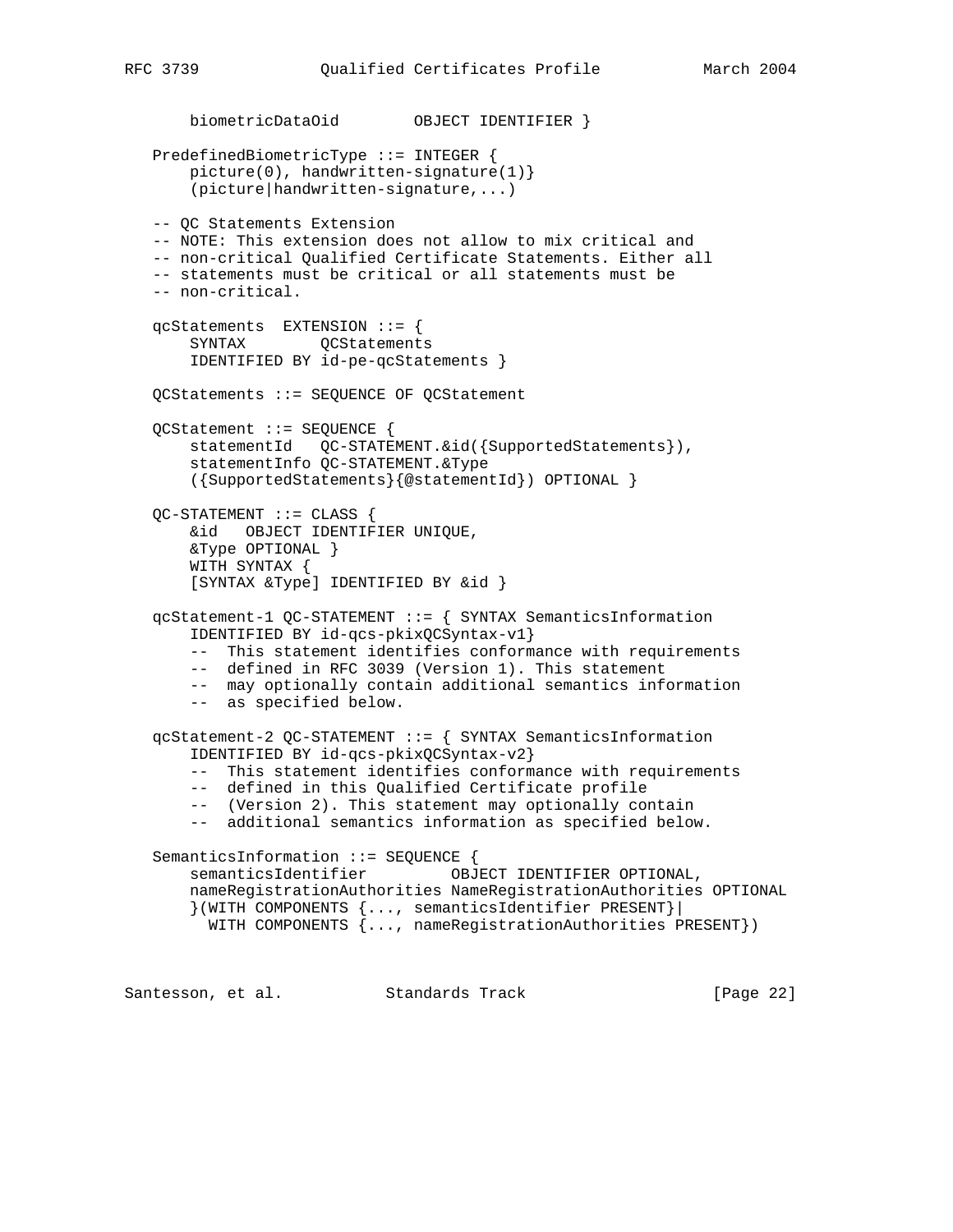NameRegistrationAuthorities ::= SEQUENCE SIZE (1..MAX) OF GeneralName

 -- The following information object set is defined to constrain the -- set of attributes applications are required to recognize as QCSs. SupportedStatements QC-STATEMENT ::= { qcStatement-1 | qcStatement-2 , ... -- For future extensions -- }

END

B. A Note on Attributes

 This document defines several new attributes, both for use in the subject field of issued certificates and in the subjectDirectoryAttributes extension. A complete definition of these new attributes (including matching rules), along with object classes to support them in LDAP-accessible directories, can be found in PKCS 9 [RFC 2985].

C. Example Certificate

 This section contains the ASN.1 structure, an ASN.1 dump, and the DER-encoding of a certificate issued in conformance with this profile. The example has been developed with the help of the OSS ASN.1 compiler. The certificate has the following characteristics:

- 1. The certificate is signed with RSA and the SHA-1 hash algorithm
- 2. The issuer's distinguished name is (using the syntax specified in [RFC 2253]): O=GMD - Forschungszentrum Informationstechnik GmbH, C=DE
- 3. The subject's distinguished name is (using the syntax specified in [RFC 2253]): GN=Petra+SN=Barzin, O=GMD - Forschungszentrum Informationstechnik GmbH, C=DE
- 4. The certificate was issued on 1 February, 2004 and will expire on 1 February, 2008
- 5. The certificate contains a 1024 bit RSA key
- 6. The certificate includes a critical key usage extension exclusively indicating non-repudiation
- 7. The certificate includes a certificate policy identifier extension indicating the practices and procedures undertaken by the issuing CA (object identifier 1.3.36.8.1.1). The

Santesson, et al. Standards Track [Page 23]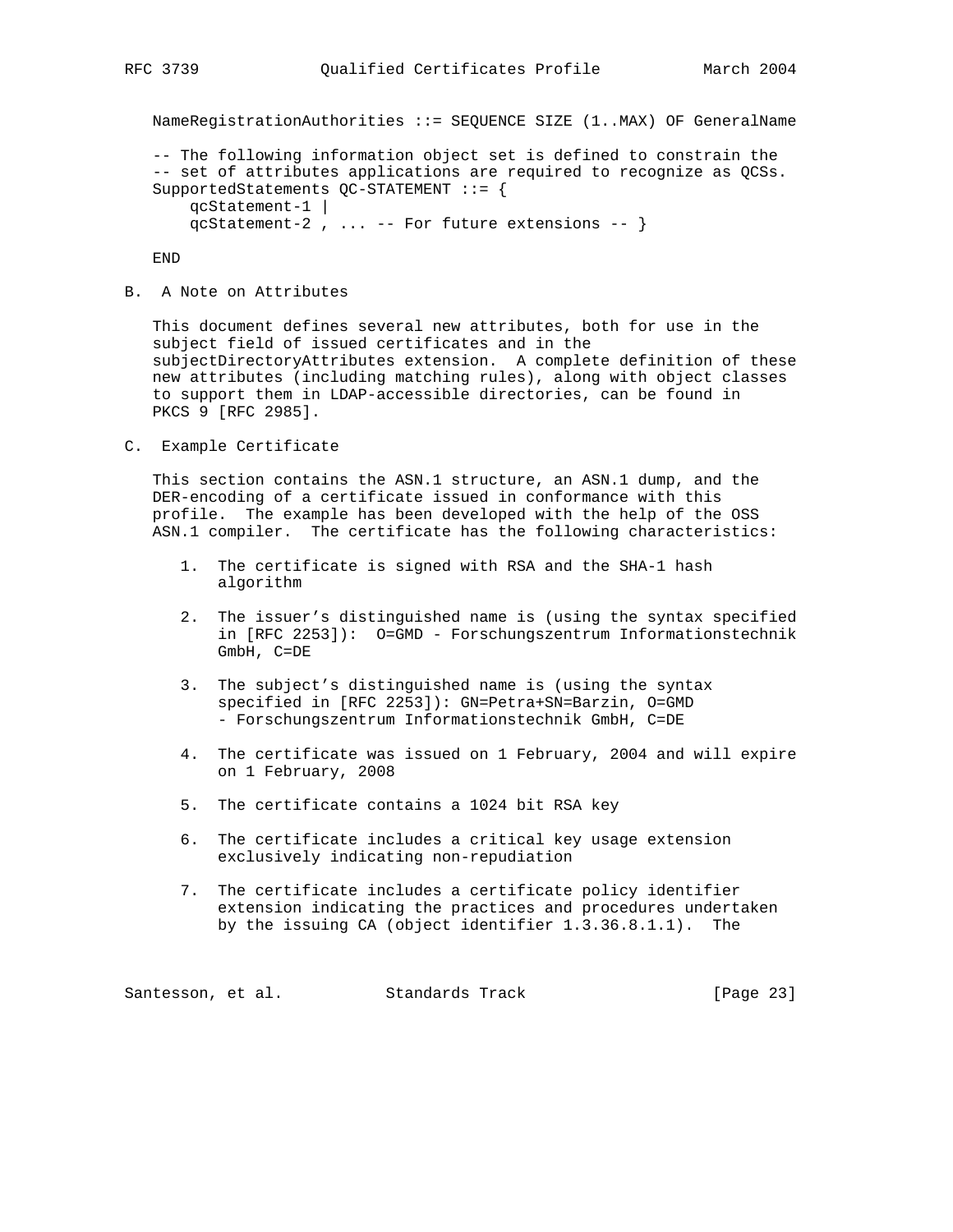certificate policy object identifier is defined by TeleTrust, Germany.

 8. The certificate includes a subject directory attributes extension containing the following attributes:

| date of birth:                  | October, 14th 1971 |
|---------------------------------|--------------------|
| place of birth:                 | Darmstadt          |
| country of citizenship: Germany |                    |
| qender:                         | Female             |

- 9. The certificate includes a qualified statement certificate extension indicating that the naming registration authority's name is "municipality@darmstadt.de".
- 10. The certificate includes, in conformance with RFC 3280, an authority key identifier extension.

C.1. ASN.1 Structure

C.1.1. Extensions

 Since extensions are DER-encoded already when placed in the structure to be signed, they are, for clarity, shown here in the value notation defined in [X.680].

C.1.1.1. The subjectDirectoryAttributes Extension

```
 certSubjDirAttrs AttributesSyntax ::= {
      {
          type id-pda-countryOfCitizenship,
          values {
             PrintableString : "DE"
 }
 },
\{ type id-pda-gender,
          values {
             PrintableString : "F"
          }
 },
\{ type id-pda-dateOfBirth,
          values {
             GeneralizedTime : "197110141200Z"
 }
 },
\{
```
Santesson, et al. Standards Track [Page 24]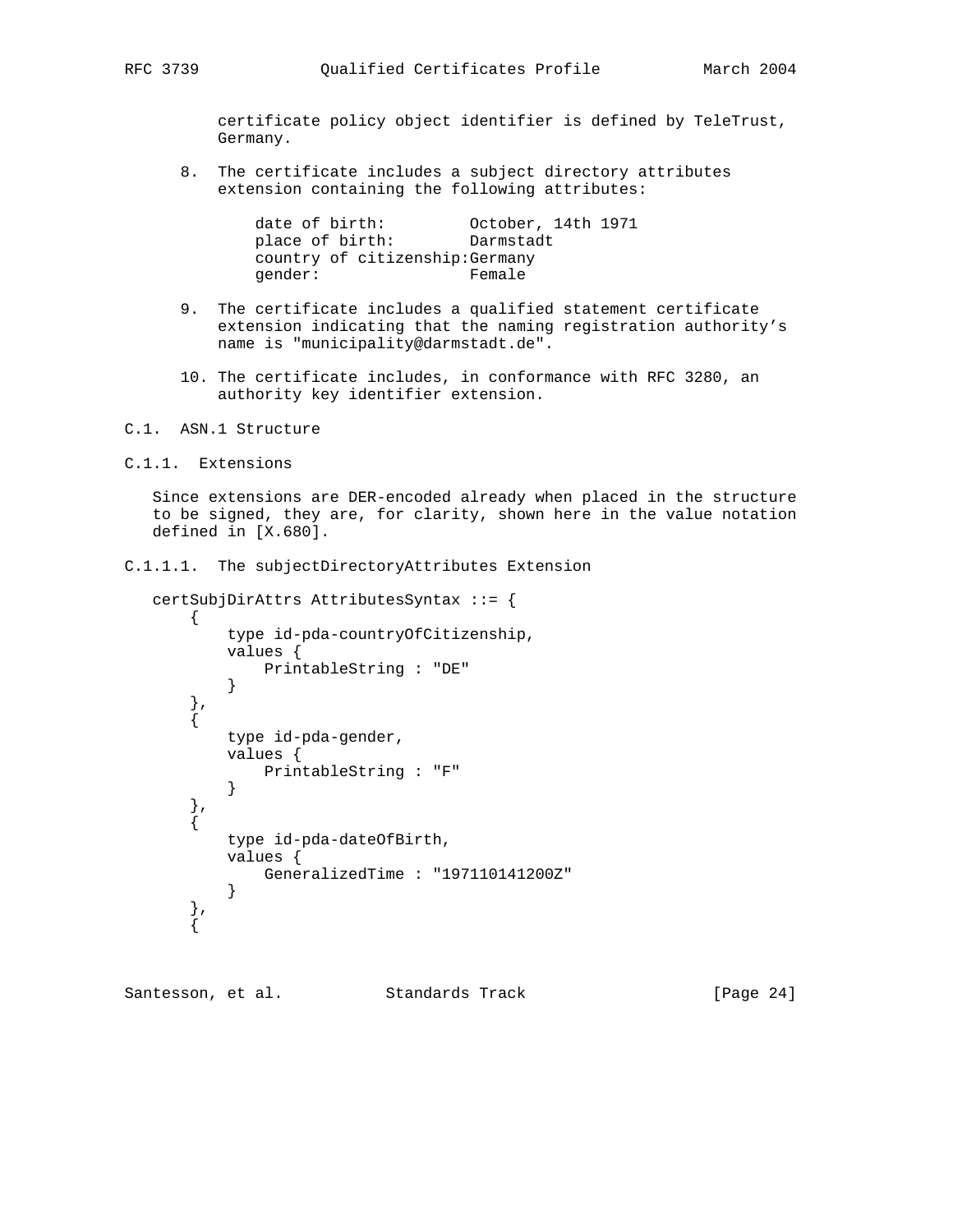```
 type id-pda-placeOfBirth,
            values {
               DirectoryString : utf8String : "Darmstadt"
 }
        }
    }
C.1.1.2. The keyUsage Extension
    certKeyUsage KeyUsage ::= {nonRepudiation}
C.1.1.3. The certificatePolicies Extension
    certCertificatePolicies CertificatePoliciesSyntax ::= {
        {
           policyIdentifier {1 3 36 8 1 1}
        }
    }
C.1.1.4. The qcStatements Extension
    certQCStatement QCStatements ::= {
       \left\{ \right. statementId id-qcs-pkixQCSyntax-v2,
            statementInfo SemanticsInformation : {
                nameRegistrationAuthorities {
                    rfc822Name : "municipality@darmstadt.de"
 }
            }
        }
    }
C.1.1.5. The authorityKeyIdentifier Extension
    certAKI AuthorityKeyIdentifier ::= {
       keyIdentifier '000102030405060708090A0B0C0D0E0FFEDCBA98'H
    }
C.1.2. The Certificate
    The signed portion of the certificate is shown here in the value
    notation defined in [X.680]. Note that extension values are already
   DER encoded in this structure. Some values have been truncated for
   readability purposes.
   certCertInfo CertificateInfo ::= {
     version v3,
     serialNumber 1234567890,
Santesson, et al. Standards Track [Page 25]
```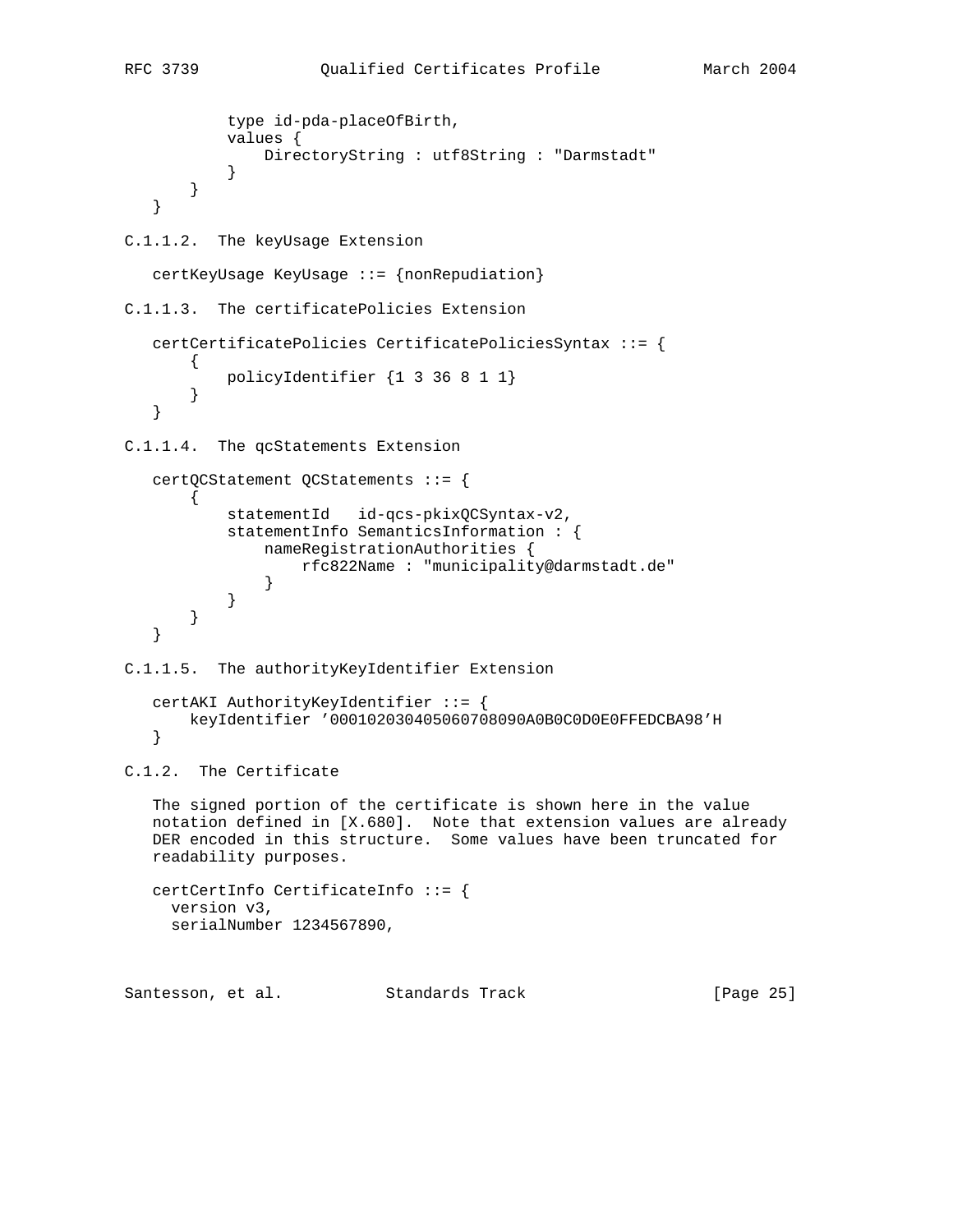```
 signature
    \left\{ \right. algorithm { 1 2 840 113549 1 1 5 },
      parameters RSAParams : NULL
      },
     issuer rdnSequence :
        {
          {
\{ type { 2 5 4 6 },
            value PrintableString : "DE"
 }
          },
          {
           {
             type { 2 5 4 10 },
             value UTF8String :
           }
          }
        },
     validity
     {
       notBefore utcTime : "040201100000Z",
       notAfter utcTime : "080201100000Z"
      },
     subject rdnSequence :
        {
         {
           {
             type { 2 5 4 6 },
             value PrintableString : "DE"
            }
          },
          {
            {
             type { 2 5 4 10 },
             value UTF8String :
            "GMD Forschungszentrum Informationstechnik GmbH"
 }
          },
          {
\{ type { 2 5 4 4 },
             value UTF8String : "Barzin"
            },
\{ type { 2 5 4 42 },
              value UTF8String : "Petra"
```
Santesson, et al. Standards Track [Page 26]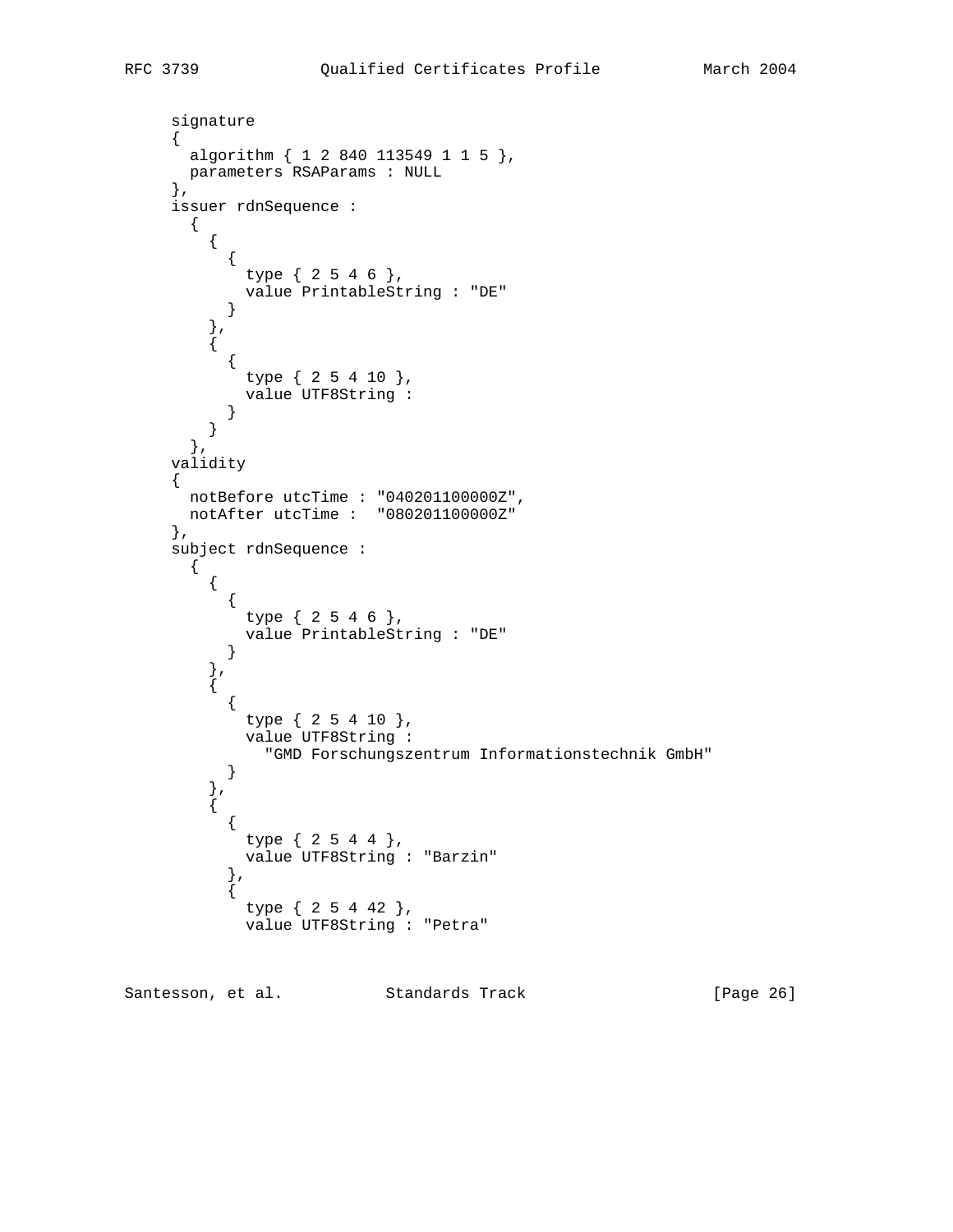```
 }
 }
        },
      subjectPublicKeyInfo
      {
        algorithm
       \left\{ \right. algorithm { 1 2 840 113549 1 1 1 },
         parameters RSAParams : NULL
        },
        subjectPublicKey '30818902818100DCE74CD5...0203010001'H
      },
      extensions
      {
        {
         extnId \{ 25299 \}, -- subjectDirectoryAttributes
          extnValue '305B301006082B0601050507090...7374616474'H
        },
\{ extnId { 2 5 29 15 }, -- keyUsage
          critical TRUE,
          extnValue '03020640'H
        },
\{extnId \{ 2 5 29 32 \}, -- certificatePolicies
          extnValue '3009300706052B24080101'H
        },
\{extnId \{ 2 5 29 35 \}, -- authorityKeyIdentifier
          extnValue '30168014000102030405060708090A0B0C0D0E0FFEDCBA98'H
        },
\{extnId \{ 1 \ 3 \ 6 \ 1 \ 5 \ 5 \ 7 \ 1 \ 3 \}, -- qcStatements
          extnValue '302B302906082B06010505070B0...4742E6465 'H
        }
      }
    }
C.2. ASN.1 Dump
    This section contains an ASN.1 dump of the signed portion of the
    certificate. Some values have been truncated for readability
    purposes.
CertificateInfo SEQUENCE: tag = [UNIVERSAL 16] constructed; length = 633
  version : tag = [0] constructed; length = 3
     Version INTEGER: tag = [UNIVERSAL 2] primitive; length = 1
       2
```
Santesson, et al. Standards Track [Page 27]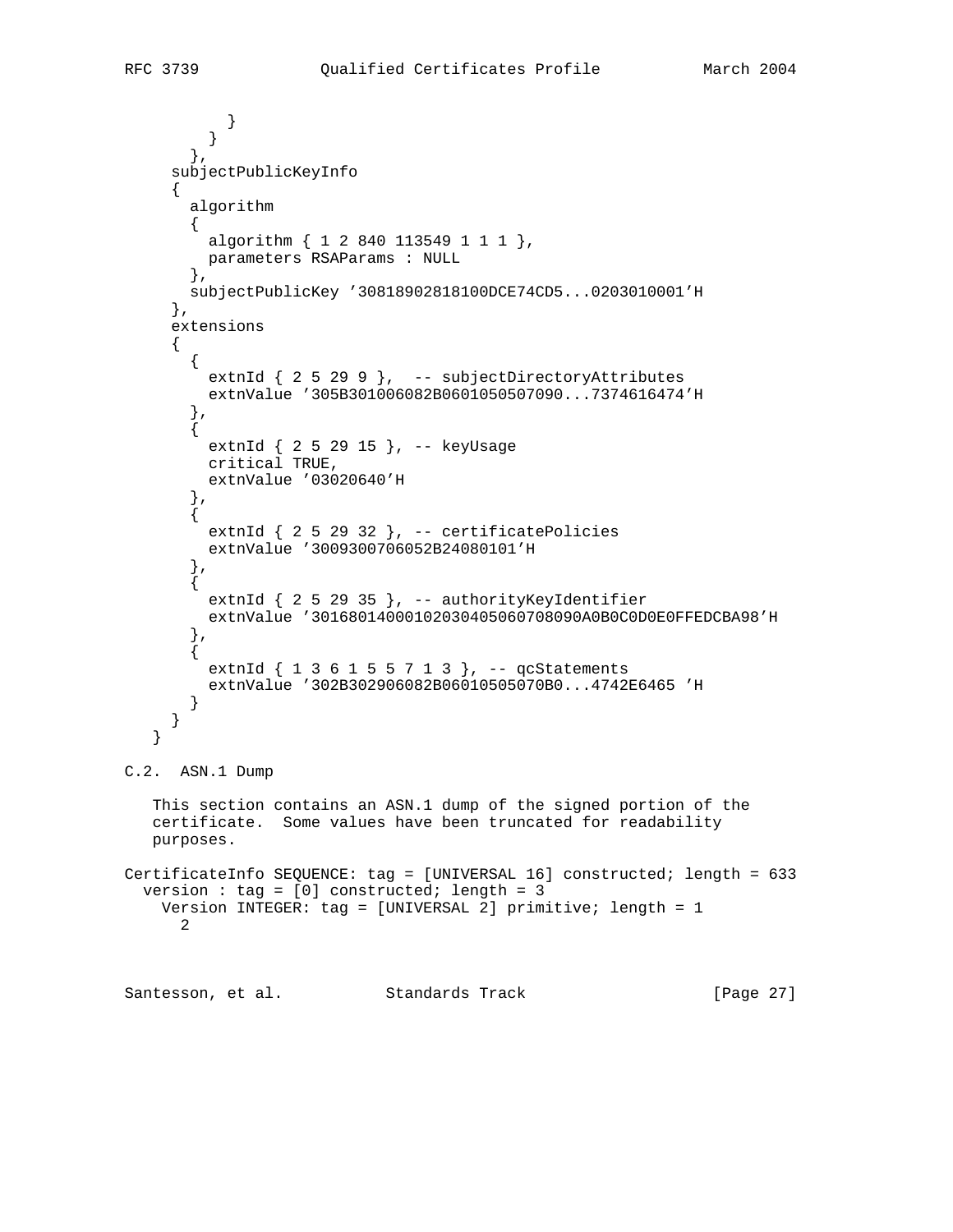```
 serialNumber CertificateSerialNumber INTEGER: tag = [UNIVERSAL 2]
 primitive; length = 4
   1234567890
 signature AlgorithmIdentifier SEQUENCE: tag = [UNIVERSAL 16]
 constructed; length = 13
   algorithm OBJECT IDENTIFIER: tag = [UNIVERSAL 6]
   primitive; length = 9
     { 1 2 840 113549 1 1 5 }
  parameters OpenType
    NULL
 issuer Name CHOICE
   rdnSequence RDNSequence SEQUENCE OF: tag = [UNIVERSAL 16]
   constructed; length = 72
     RelativeDistinguishedName SET OF: tag = [UNIVERSAL 17]
     constructed; length = 11
       AttributeTypeAndValue SEQUENCE: tag = [UNIVERSAL 16]
       constructed; length = 9
         type OBJECT IDENTIFIER: tag = [UNIVERSAL 6]
         primitive; length = 3
         {2546} -- id-at-countryName
         value PrintableString
           "DE"
     RelativeDistinguishedName SET OF: tag = [UNIVERSAL 17]
     constructed; length = 57
       AttributeTypeAndValue SEQUENCE: tag = [UNIVERSAL 16]
       constructed; length = 55
         type OBJECT IDENTIFIER: tag = [UNIVERSAL 6]
         primitive; length = 3
          {25410} -- id-at-organizationName
         value UTF8String
           "GMD Forschungszentrum Informationstechnik GmbH"
 validity Validity SEQUENCE: tag = [UNIVERSAL 16]
 constructed; length = 30
  notBefore Time CHOICE
     utcTime UTCTime: tag = [UNIVERSAL 23] primitive; length = 13
       040201100000Z
  notAfter Time CHOICE
     utcTime UTCTime: tag = [UNIVERSAL 23] primitive; length = 13
       080201100000Z
 subject Name CHOICE
   rdnSequence RDNSequence SEQUENCE OF: tag = [UNIVERSAL 16]
   constructed; length = 101
     RelativeDistinguishedName SET OF: tag = [UNIVERSAL 17]
     constructed; length = 11
      AttributeTypeAndValue SEQUENCE: tag = [UNIVERSAL 16]
       constructed; length = 9
         type OBJECT IDENTIFIER: tag = [UNIVERSAL 6]
         primitive; length = 3
```
Santesson, et al. Standards Track [Page 28]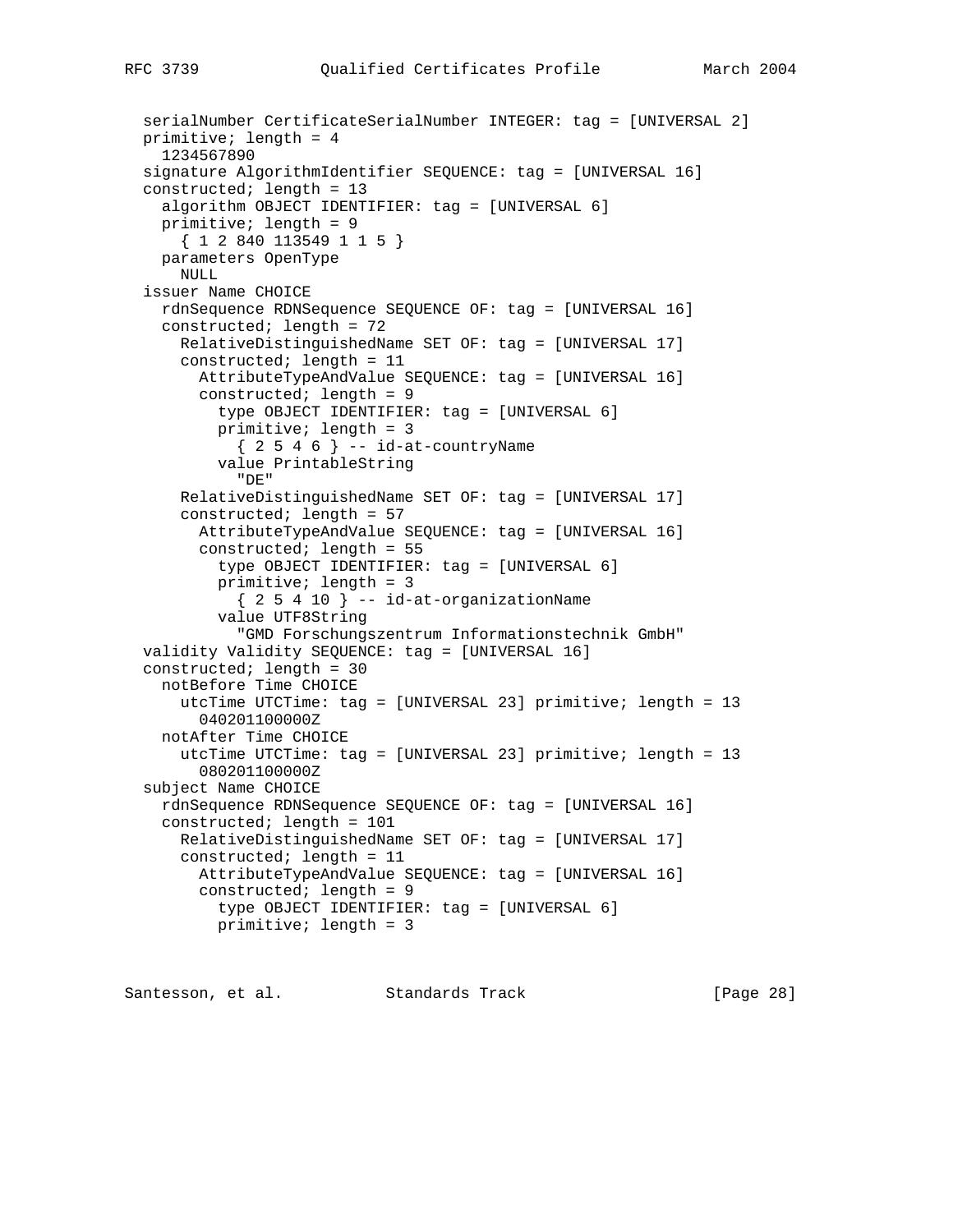```
{2546} -- id-at-countryName
         value PrintableString
           "DE"
    RelativeDistinguishedName SET OF: tag = [UNIVERSAL 17]
     constructed; length = 55
      AttributeTypeAndValue SEQUENCE: tag = [UNIVERSAL 16]
       constructed; length = 53
         type OBJECT IDENTIFIER: tag = [UNIVERSAL 6]
         primitive; length = 3
          {25410} -- id-at-organizationName
         value UTF8String
           "GMD Forschungszentrum Informationstechnik GmbH"
    RelativeDistinguishedName SET OF: tag = [UNIVERSAL 17]
    constructed; length = 29
       AttributeTypeAndValue SEQUENCE: tag = [UNIVERSAL 16]
      constructed; length = 13
         type OBJECT IDENTIFIER: tag = [UNIVERSAL 6]
        primitive; length = 3
         {2544} -- id-at-surname
         value UTF8String
           "Barzin"
       AttributeTypeAndValue SEQUENCE: tag = [UNIVERSAL 16]
       constructed; length = 12
         type OBJECT IDENTIFIER: tag = [UNIVERSAL 6]
         primitive; length = 3
          \{ 25442 \} -- id-at-givenName
         value UTF8String
           "Petra"
 subjectPublicKeyInfo SubjectPublicKeyInfo SEQUENCE:
 tag = [UNIVERSAL 16] constructed; length = 159
   algorithm AlgorithmIdentifier SEQUENCE: tag = [UNIVERSAL 16]
  constructed; length = 13
     algorithm OBJECT IDENTIFIER: tag = [UNIVERSAL 6]
    primitive; length = 9
       { 1 2 840 113549 1 1 1 } -- rsaEncryption
    parameters OpenType
      NULL
   subjectPublicKey BIT STRING: tag = [UNIVERSAL 3]
  primitive; length = 141
     0x0030818902818100dce74cd5a1d55aeb01cf5ecc20f3c3fca787...
extensions : tag = [3] constructed; length = 233
  Extensions SEQUENCE OF: tag = [UNIVERSAL 16]
  constructed; length = 230
    Extension SEQUENCE: tag = [UNIVERSAL 16]
    constructed; length = 100
      extnId OBJECT IDENTIFIER: tag = [UNIVERSAL 6]
      primitive; length = 3
        {25299} -- id-ce-subjectDirectoryAttributes
```
Santesson, et al. Standards Track [Page 29]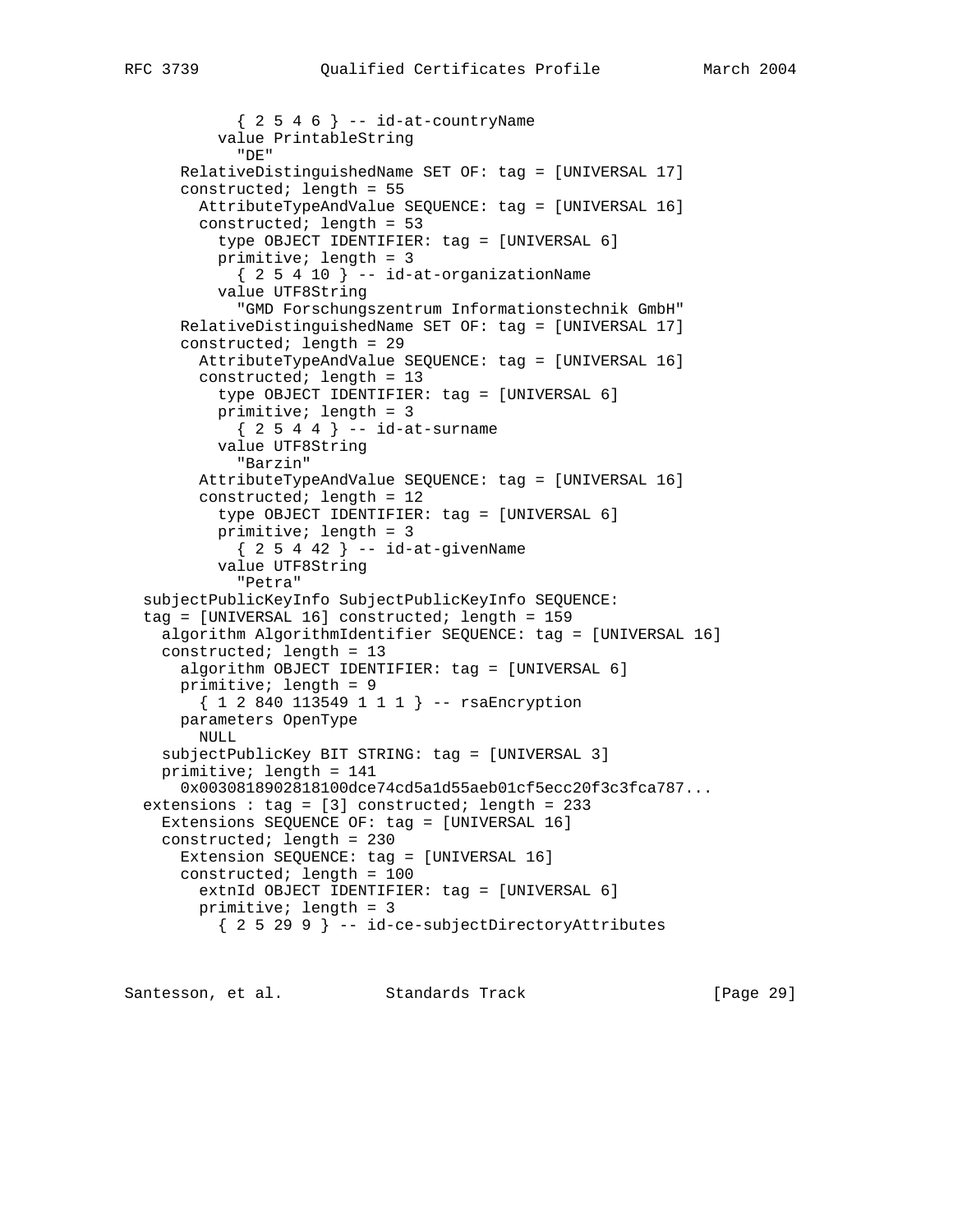```
 extnValue OCTET STRING: tag = [UNIVERSAL 4]
   primitive; length = 93
     0x305b301006082b06010505070904310413024445300f06082...
 Extension SEQUENCE: tag = [UNIVERSAL 16]
 constructed; length = 14
   extnId OBJECT IDENTIFIER: tag = [UNIVERSAL 6]
     primitive; length = 3
     { 2 5 29 15 } -- id-ce-keyUsage
   critical BOOLEAN: tag = [UNIVERSAL 1] primitive; length = 1
    TRUE.
   extnValue OCTET STRING: tag = [UNIVERSAL 4]
  primitive; length = 4
    0x03020640
 Extension SEQUENCE: tag = [UNIVERSAL 16]
 constructed; length = 18
   extnId OBJECT IDENTIFIER: tag = [UNIVERSAL 6]
  primitive; length = 3
   {2 5 29 32} -- id-ce-certificatePolicies
   extnValue OCTET STRING: tag = [UNIVERSAL 4]
  primitive; length = 11
     0x3009300706052b24080101
 Extension SEQUENCE: tag = [UNIVERSAL 16]
 constructed; length = 31
   extnId OBJECT IDENTIFIER: tag = [UNIVERSAL 6]
  primitive; length = 3
     { 2 5 29 35 } -- id-ce-authorityKeyIdentifier
  extnValue OCTET STRING: tag = [UNIVERSAL 4]
  primitive; length = 24
     0x30168014000102030405060708090a0b0c0d0e0ffedcba98
 Extension SEQUENCE: tag = [UNIVERSAL 16]
 constructed; length = 57
   extnId OBJECT IDENTIFIER: tag = [UNIVERSAL 6]
  primitive; length = 8
    { 1 3 6 1 5 5 7 1 3 } -- id-pe-qcStatements
   extnValue OCTET STRING: tag = [UNIVERSAL 4]
  primitive; length = 45
     0x302b302906082b06010505070b02301d301b81196d756e696...
```
#### C.3 DER-encoding

This section contains the full, DER-encoded certificate, in hex.

30820310 30820279 A0030201 02020449 9602D230 0D06092A 864886F7 0D010105 05003048 310B3009 06035504 06130244 45313930 37060355 040A0C30 474D4420 2D20466F 72736368 756E6773 7A656E74 72756D20 496E666F 726D6174 696F6E73 74656368 6E696B20 476D6248 301E170D 30343032 30313130 30303030 5A170D30 38303230 31313030 3030305A 3065310B 30090603 55040613 02444531 37303506 0355040A 0C2E474D 4420466F 72736368 756E6773 7A656E74 72756D20 496E666F

Santesson, et al. Standards Track [Page 30]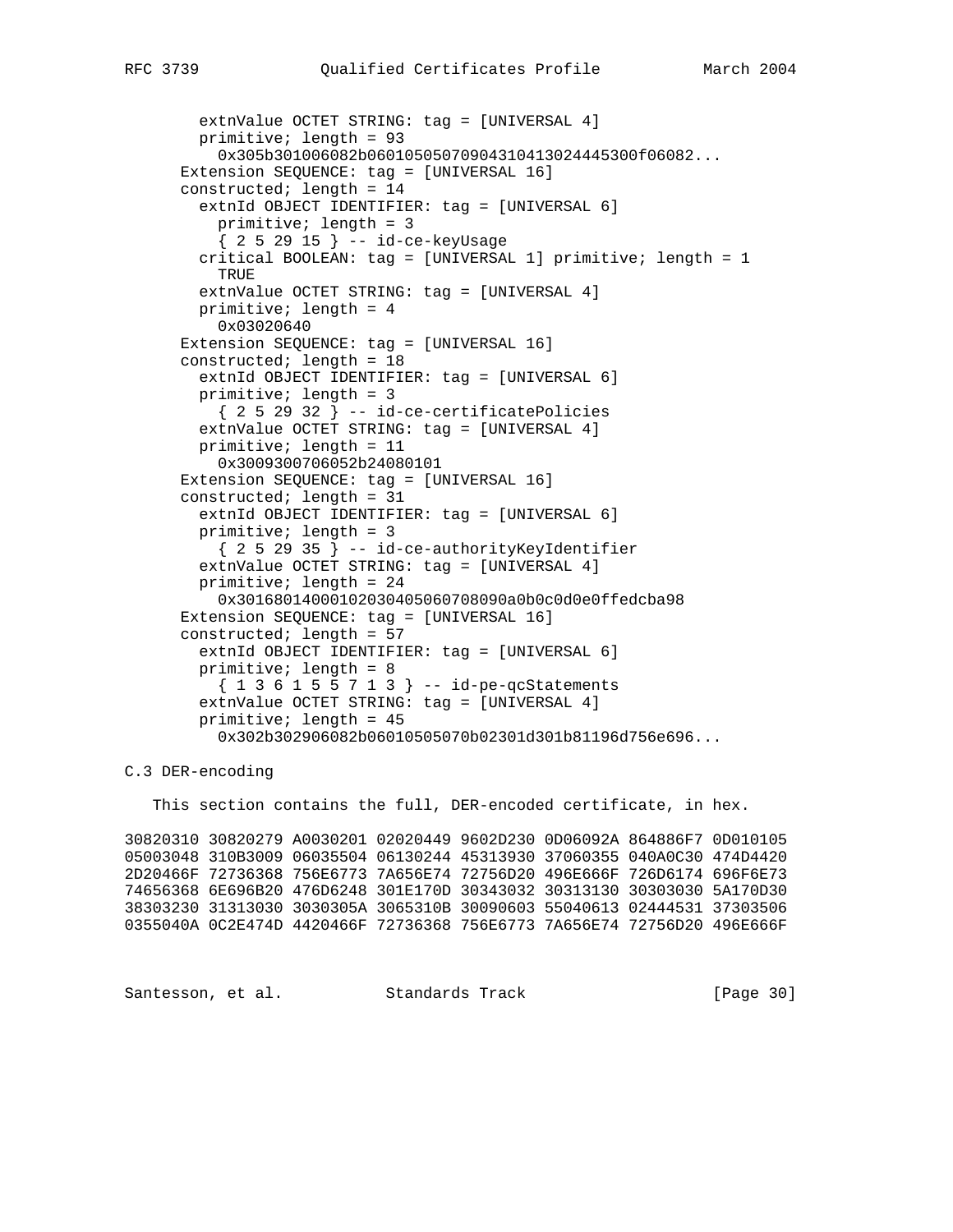726D6174 696F6E73 74656368 6E696B20 476D6248 311D300C 06035504 2A0C0550 65747261 300D0603 5504040C 06426172 7A696E30 819F300D 06092A86 4886F70D 01010105 0003818D 00308189 02818100 DCE74CD5 A1D55AEB 01CF5ECC 20F3C3FC A787CFCB 571A21AA 8A20AD5D FF015130 DE724E5E D3F95392 E7BB16C4 A71D0F31 B3A9926A 8F08EA00 FDC3A8F2 BB016DEC A3B9411B A2599A2A 8CB655C6 DFEA25BF EDDC73B5 94FAA0EF E595C612 A6AE5B8C 7F0CA19C EC4FE7AB 60546768 4BB2387D 5F2F7EBD BC3EF0A6 04F6B404 01176925 02030100 01A381E9 3081E630 64060355 1D09045D 305B3010 06082B06 01050507 09043104 13024445 300F0608 2B060105 05070903 31031301 46301D06 082B0601 05050709 01311118 0F313937 31313031 34313230 3030305A 30170608 2B060105 05070902 310B0C09 4461726D 73746164 74300E06 03551D0F 0101FF04 04030206 40301206 03551D20 040B3009 30070605 2B240801 01301F06 03551D23 04183016 80140001 02030405 06070809 0A0B0C0D 0E0FFEDC BA983039 06082B06 01050507 0103042D 302B3029 06082B06 01050507 0B02301D 301B8119 6D756E69 63697061 6C697479 40646172 6D737461 64742E64 65300D06 092A8648 86F70D01 01050500 03818100 8F8C80BB B2D86B75 F4E21F82 EFE0F20F 6C558890 A6E73118 8359B9C7 8CE71C92 0C66C600 53FBC924 825090F2 95B08826 EAF3FF1F 5917C80B B4836129 CFE5563E 78592B5B B0F9ACB5 2915F0F2 BC36991F 21436520 E9064761 D932D871 F71FFEBD AD648FA7 CF3C1BC0 96F112D4 B882B39F E1A16A90 AE1A80B8 A9676518 B5AA7E97

C.4. CA's Public RSA Key

 This section contains the DER-encoded public RSA key of the CA who signed the example certificate. It is included with the purpose of simplifying verifications of the example certificate.

 30818902818100c88f4bdb66f713ba3dd7a9069880e888d4321acb53cda7fcdf da89b834e25430b956d46a438baa6798035af30db378424e00a8296b012b1b24 f9cf0b3f83be116cd8a36957dc3f54cbd7c58a10c380b3dfa15bd2922ea8660f 96e1603d81357c0442ad607c5161d083d919fd5307c1c3fa6dfead0e6410999e 8b8a8411d525dd0203010001

References

Normative References

- [RFC 2119] Bradner, S., "Key words for use in RFCs to Indicate Requirement Levels", BCP 14, RFC 2119, March 1997.
- [RFC 2247] Kille, S., Wahl, M., Grimstad, A., Huber R. and S. Sataluri, "Using Domains in LDAP/X.500 Distinguished Names", RFC 2247, January 1998.
- [RFC 2818] Rescorla, E., "HTTP Over TLS", RFC 2818, May 2000.

Santesson, et al. Standards Track [Page 31]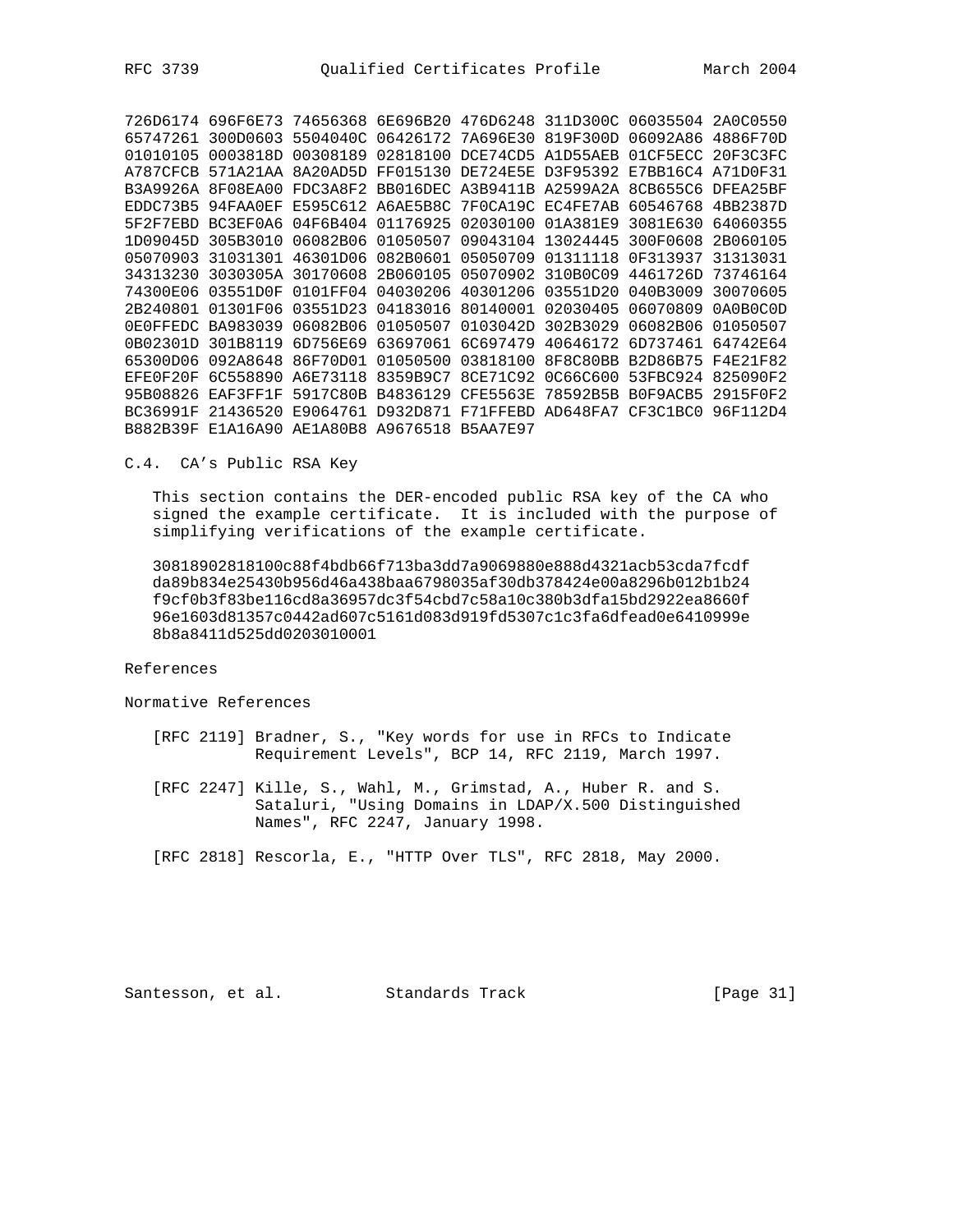- [RFC 2985] Nystrom, M. and B. Kaliski, "PKCS #9: Selected Object Classes and Attribute Types Version 2.0", RFC 2985, November 2000.
- [RFC 3280] Housley, R., Polk, W., Ford, W. and D. Solo, "Internet X.509 Public Key Infrastructure: Certificate and Certificate Revocation List (CRL) Profile", RFC 3280, April 2002.
- [X.509] ITU-T Recommendation X.509 (2000) | ISO/IEC 9594-8:2001, Information technology - Open Systems Interconnection - The Directory: Public-key and attribute certificate frameworks
- [X.520] ITU-T Recommendation X.520 (2001) | ISO/IEC 9594-6:2001, Information Technology - Open Systems Interconnection - The Directory: Selected Attribute Types, 2001.
- [X.680] ITU-T Recommendation X.680 (2002) | ISO/IEC 8824-1:2002), Information Technology - Abstract Syntax Notation One, 2002.
- [ISO 3166] ISO 3166-1:1997, Codes for the representation of names of countries, 1997.
- [HTTP/1.1] Fielding, R., Gettys, J., Mogul, J., Frystyk, H., Masinter, L., Leach, P. and T. Berners-Lee, "Hypertext Transfer Protocol -- HTTP/1.1", RFC 2616, June 1999.

Informative References

- [X.501] ITU-T recommendation X.501 (2001) | ISO/IEC 9594-2:2001, Information Technology - Open Systems Interconnection - The Directory: Models, 2001.
- [EU-ESDIR] Directive 1999/93/EC of the European Parliament and of the Council of 13 December 1999 on a Community framework for electronic signatures, 1999.
- [RFC 2253] Wahl, M., Kille, S. and T. Howes, "Lightweight Directory Access Protocol (v3): UTF-8 String Representation of Distinguished Names", RFC 2253, December 1997.

Santesson, et al. Standards Track [Page 32]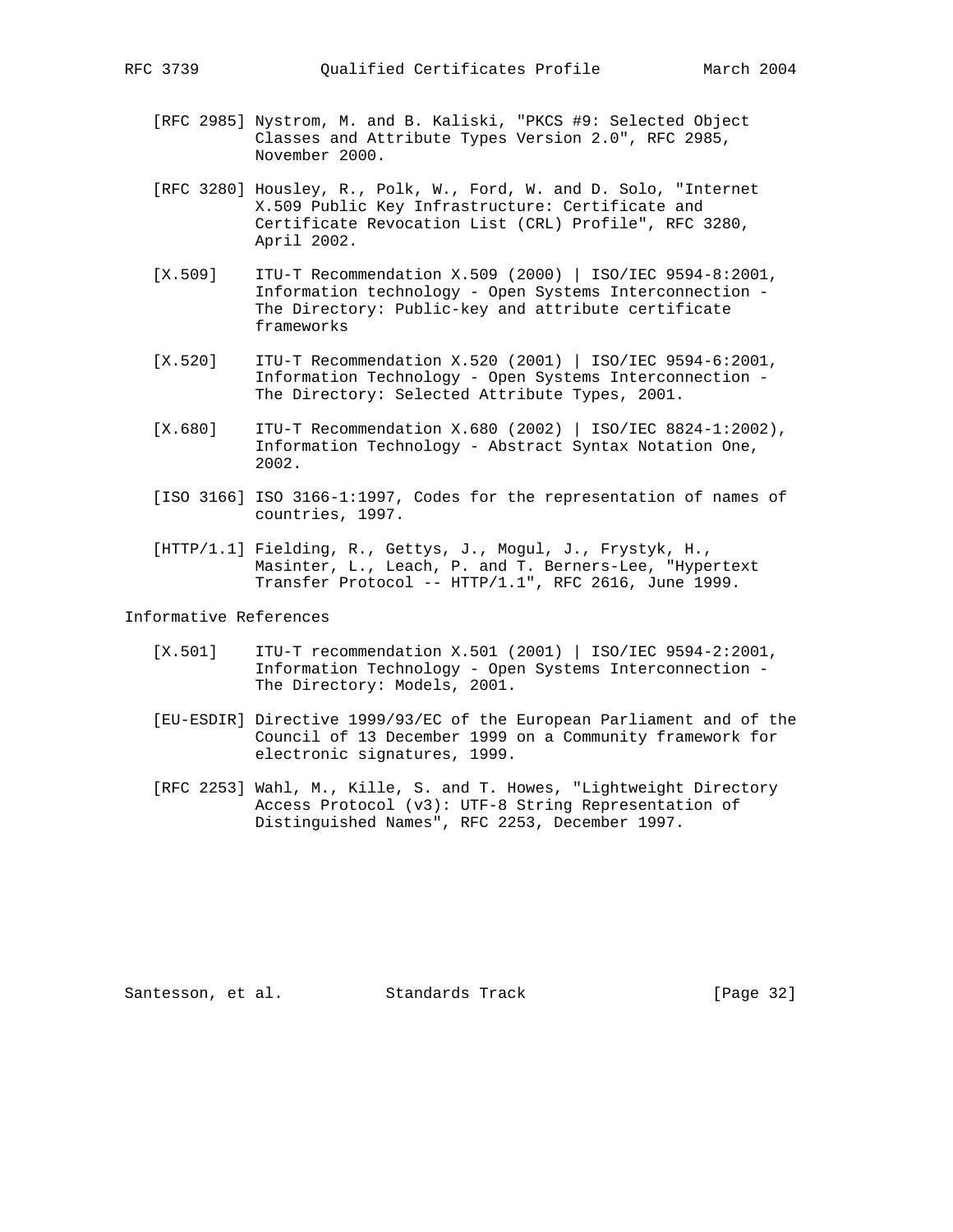Authors' Addresses

 Stefan Santesson Microsoft Denmark Tuborg Boulevard 12 DK-2900 Hellerup Denmark

EMail: stefans@microsoft.com

 Tim Polk NIST Building 820, Room 426 Gaithersburg, MD 20899, USA

EMail: wpolk@nist.gov

 Magnus Nystrom RSA Security Box 10704 S-121 29 Stockholm Sweden

EMail: magnus@rsasecurity.com

Santesson, et al. Standards Track [Page 33]